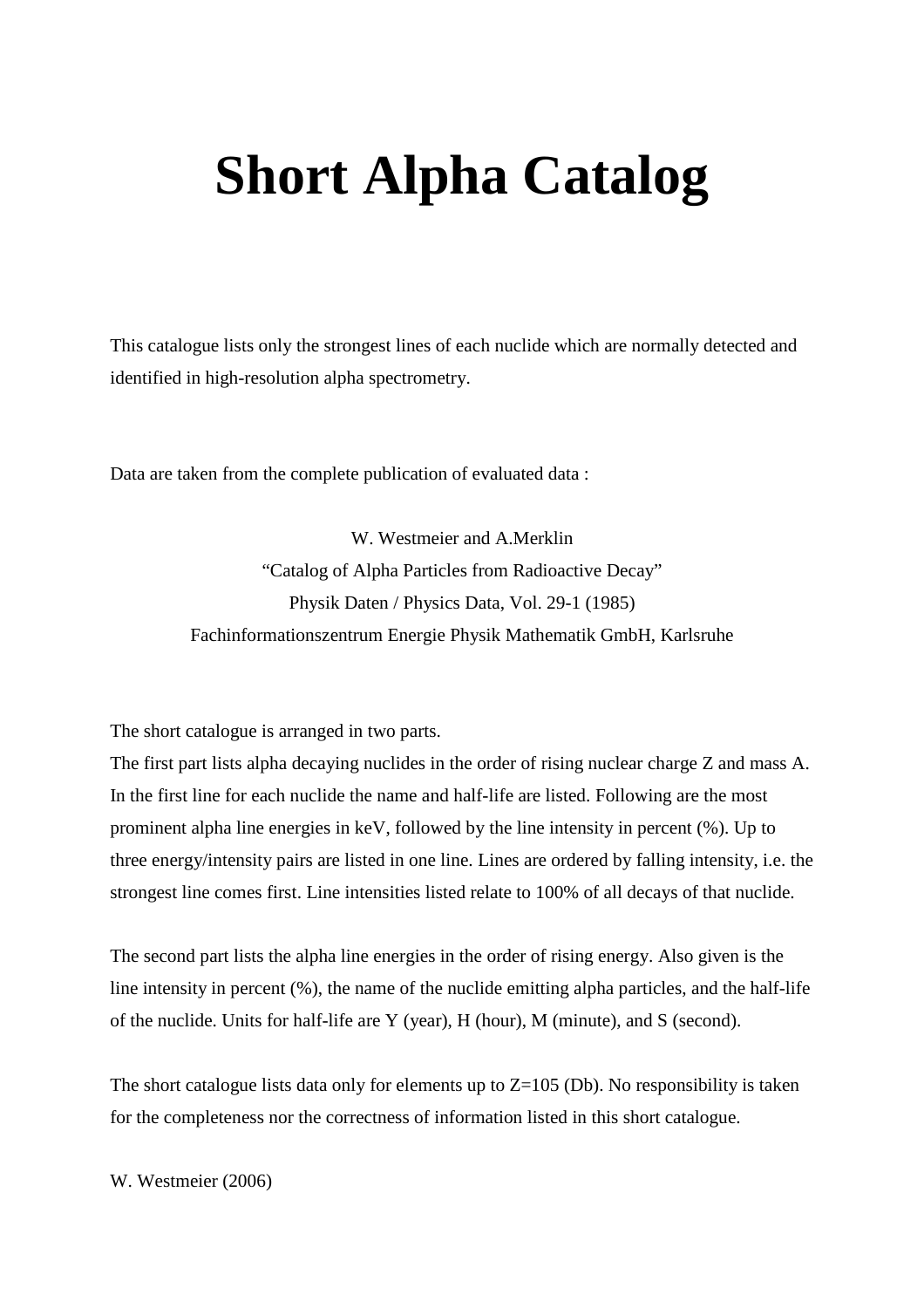List of the nuclides in the library: alpha.lib ==================================== Page 1 Nuclide T1/2 Energy Intensit. Energy Intensit. Energy Intensit. =============================================================== TE-108 2.1000E+00 S 3320.0 6.800E+01 TE-109 4.6000E+00 S 3080.0 3.900E+00 ND-144 2.4000E+15 Y 1830.0 1.000E+02 SM-146 1.0300E+08 Y 2460.0 1.000E+02 SM-147 1.0600E+11 Y 2233.0 1.000E+02 SM-148 7.0000E+15 Y 1960.0 1.000E+02 GD-148 7.4600E+01 Y 3182.8 1.000E+02 GD-150 1.7900E+06 Y  $2726.0$  1.000E+02 GD-152 1.0800E+14 Y 2140.0 1.000E+02 TB-149 4.1500E+00 H 3963.0 1.580E+01 DY-150 7.1700E+00 M 4232.0 3.800E+01 DY-151 1.6900E+01 M 4068.0 5.600E+00 DY-154 1.0000E+07 Y 2872.0 1.000E+02 HO-151B 4.7000E+01 S 4606.0 1.300E+01 HO-151A 3.5600E+01 S 4519.0 1.800E+01 HO-152B 5.2300E+01 S 4452.0 1.050E+01 HO-152A 2.3500E+00 M 4388.0 1.200E+01 ER-152 1.0100E+01 S 4801.0 9.000E+01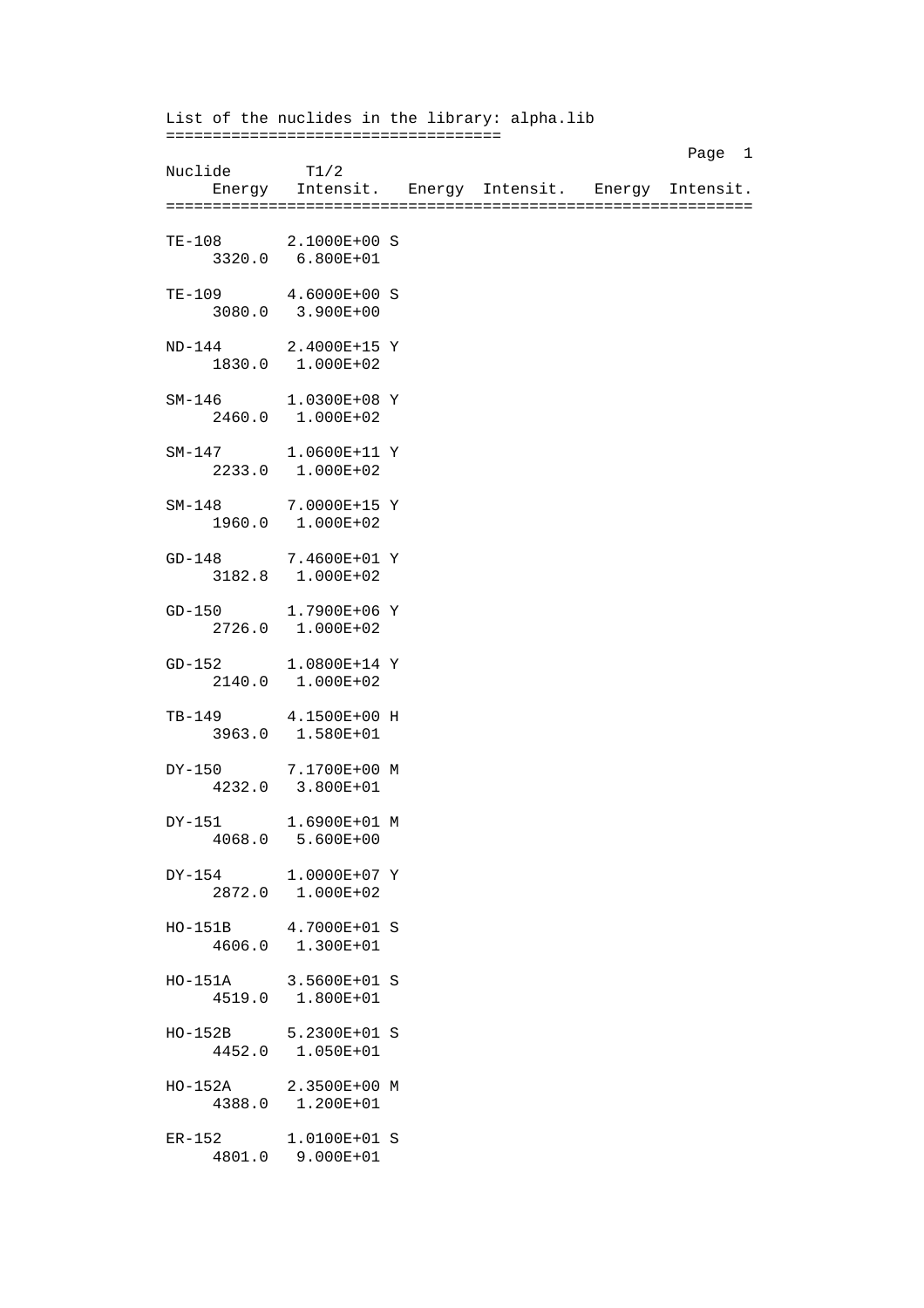List of the nuclides in the library: alpha.lib ==================================== Page 2 Nuclide T1/2 Energy Intensit. Energy Intensit. Energy Intensit. =============================================================== ER-153 3.6000E+01 S 4672.0 5.300E+01 TM-153 1.5900E+00 S 5110.0 8.550E+01 TM-154B 3.5000E+00 S 5036.0 8.600E+01 TM-154A 5.0000E+00 S 4959.0 4.400E+01 YB-154 4.2000E-01 S 5332.0 9.300E+01 YB-156 2.5000E+01 S 4686.0 2.100E+01 LU-157 5.5000E+00 S 4996.0 6.000E+00 LU-158 9.0000E+00 S 4666.0 1.500E+00 HF-158 2.9000E+00 S 5268.0 4.600E+01 HF-159 5.6000E+00 S 5095.0 1.200E+01 HF-160 1.2000E+01 S 4777.0 2.300E+00 HF-174 2.0000E+15 Y 2500.0 1.000E+02 W-162 1.3900E+00 S 5536.0 4.600E+01 W-163 2.5000E+00 S 5385.0 4.100E+01 W-164 6.4000E+00 S 5148.0 2.600E+00 W-180 6.0000E+14 Y 2550.0 1.000E+02 RE-165 2.4000E+00 S 5506.0 1.300E+01 RE-169M 1.2900E+01 S 5050.0 1.000E+02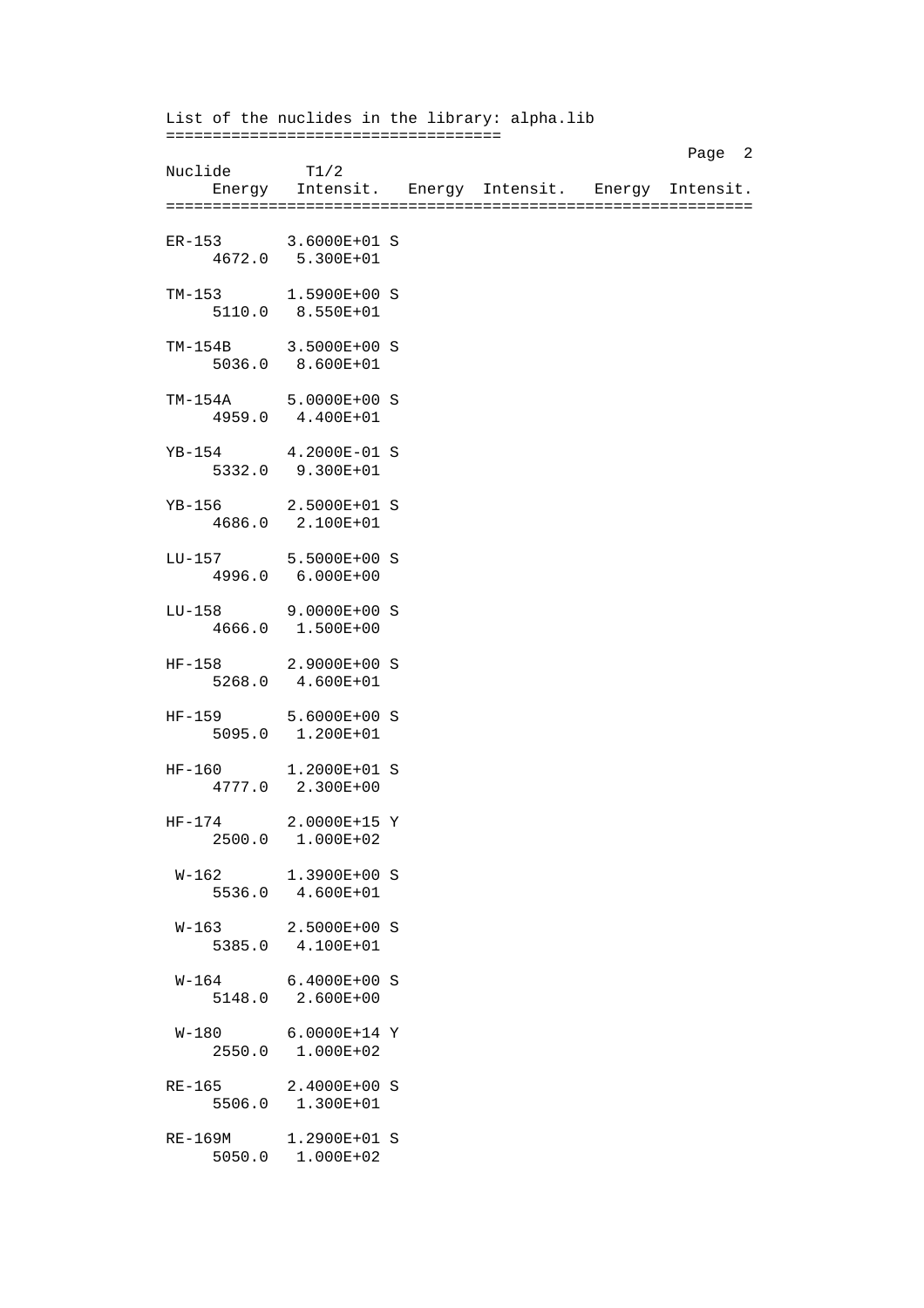List of the nuclides in the library: alpha.lib ==================================== Page 3 and 2012 and 2012 and 2012 and 2012 and 2012 and 2012 and 2012 and 2012 and 2012 and 2012 and 2012 and 2012 and 2012 and 2012 and 2012 and 2012 and 2012 and 2012 and 2012 and 2012 and 2012 and 2012 and 2012 and 2012 Nuclide T1/2 Energy Intensit. Energy Intensit. Energy Intensit. =============================================================== OS-168 2.0000E+00 S 5662.0 4.900E+01 OS-169 3.5000E+00 S 5570.0 8.250E+00 5505.0 2.750E+00 OS-170 6.9000E+00 S 5399.0 1.200E+01 OS-171 8.0000E+00 S 5245.0 1.700E+00 OS-173 1.6000E+01 S 4940.0 2.100E+00 OS-186 2.0000E+15 Y 2760.0 1.000E+02 PT-175 2.5500E+00 S 5964.0 5.502E+01 6038.0 4.799E+00 5831.0 4.702E+00 PT-176 6.3300E+00 S 5757.0 3.799E+01 PT-177 1.1000E+01 S 5527.0 5.000E+00 PT-178 2.1000E+01 S 5458.0 7.200E+00 PT-190 6.0000E+11 Y 3175.0 1.000E+02 HG-179 1.0900E+00 S 6288.0 5.300E+01 HG-180 2.1400E+00 S 6120.0 4.900E+01 HG-181 3.6000E+00 S 6006.0 2.290E+01 5938.0 1.579E+00 5916.0 1.316E+00 HG-182 1.1200E+01 S 5867.0 1.505E+01 HG-183 8.8000E+00 S 5905.0 2.111E+01 5835.0 1.206E+00 HG-184 3.0600E+01 S 5535.0 1.110E+00 HG-185 5.0000E+01 S 5653.0 5.280E+00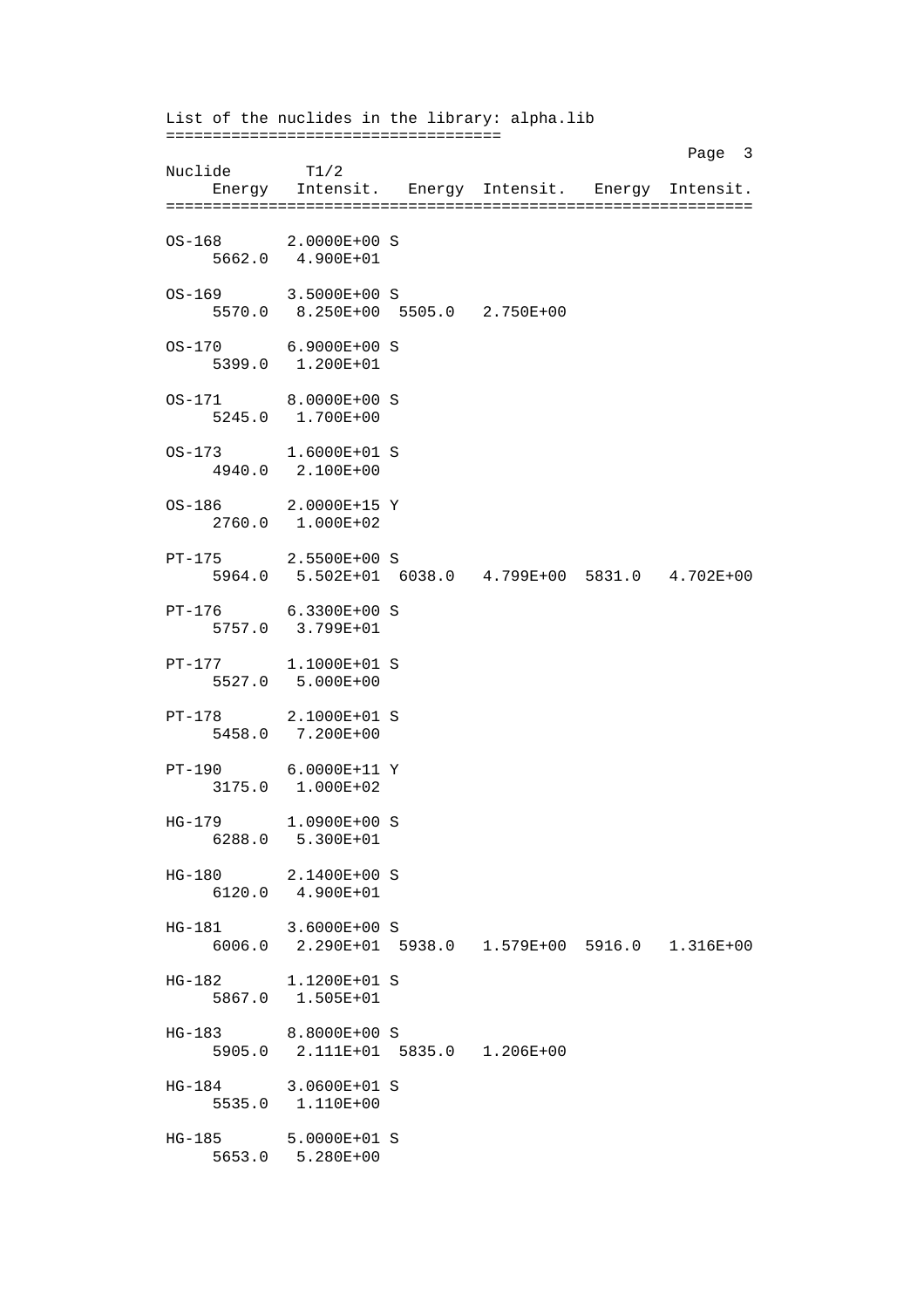List of the nuclides in the library: alpha.lib ==================================== Page 4 Nuclide T1/2 Energy Intensit. Energy Intensit. Energy Intensit. =============================================================== TL-184 1.1000E+01 S 6155.0 1.134E+00 PB-185 4.1000E+00 S 6406.0 5.049E+01 6485.0 1.782E+01 6340.0 1.485E+01 6290.0 1.188E+01 6535.0 2.970E+00 PB-186 4.7000E+00 S 6335.0 1.000E+02 PB-187B 1.8300E+01 S 6073.0 2.000E+00 PB-188 2.4500E+01 S 5980.0 2.200E+01 PB-204 1.4000E+17 Y 2600.0 1.000E+02 BI-189 1.5000E+00 S 6672.0 9.600E+01 7116.0 4.000E+00 BI-190 5.4000E+00 S 6450.0 9.000E+01 BI-191 1.3000E+01 S 6311.0 3.920E+01 BI-192 4.2000E+01 S 6065.0 2.000E+01 BI-193M 3.5000E+00 S 6480.0 2.400E+01 BI-193 6.7000E+01 S 5899.0 5.760E+01 6174.0 2.520E+00 BI-195M 8.7000E+01 S 6106.0 4.000E+00 BI-210M 3.0000E+06 Y 4946.0 5.700E+01 4908.0 3.800E+01 4571.0 4.000E+00 BI-211 2.1400E+00 M 6623.1 8.377E+01 6278.8 1.596E+01 BI-212M 2.5000E+01 M 6336.0 3.216E+01 6297.0 2.345E+01 6013.0 4.690E+00 10100.0 2.881E+00 10220.0 2.881E+00 BI-212 6.0550E+01 M 6051.0 2.523E+01 6090.1 9.632E+00 BI-213 4.5590E+01 M 5869.0 2.000E+00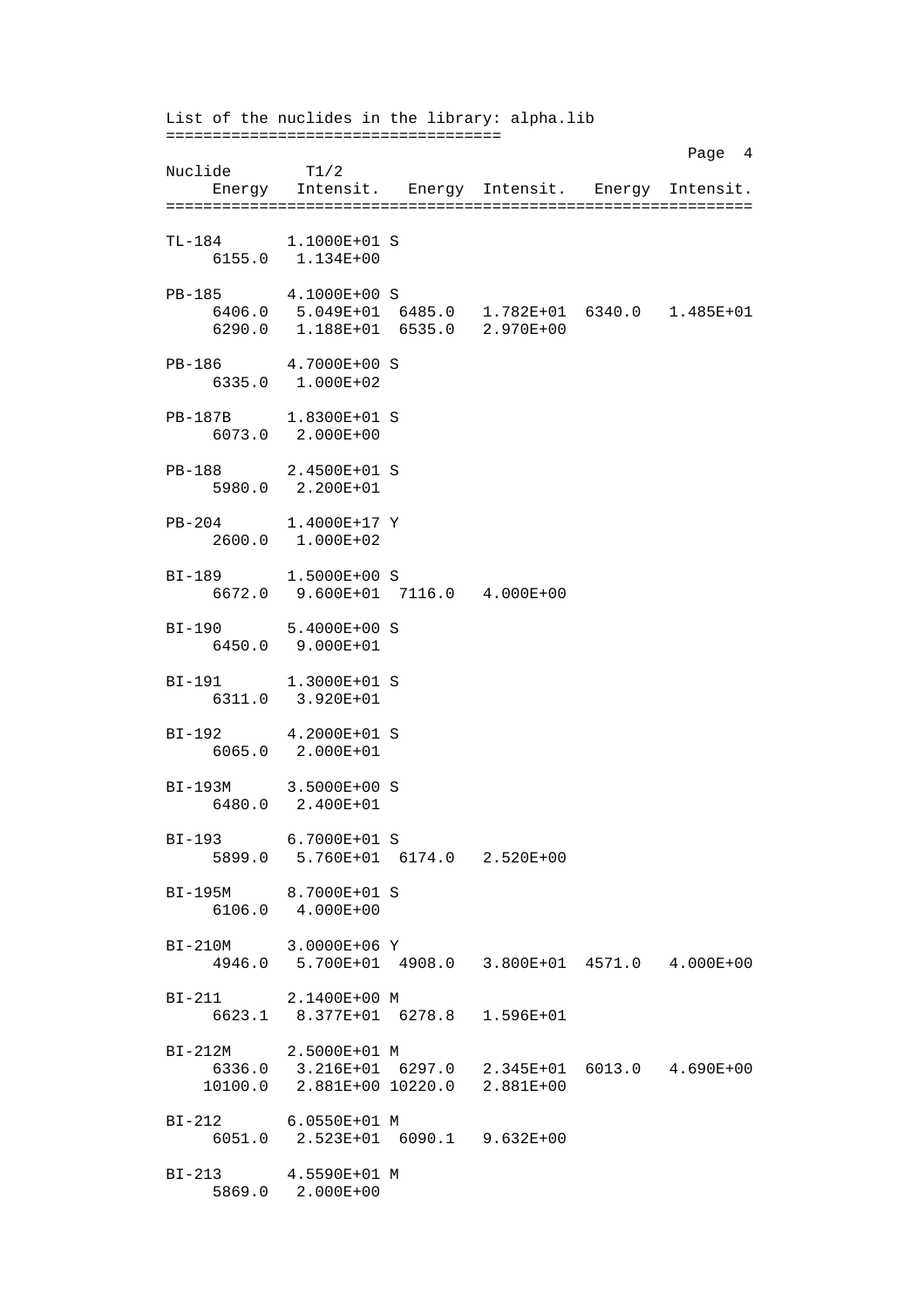List of the nuclides in the library: alpha.lib ==================================== Page 5 Nuclide T1/2 Energy Intensit. Energy Intensit. Energy Intensit. =============================================================== PO-196 5.5000E+00 S 6520.0 9.500E+01 PO-197M 2.6000E+01 S 6385.0 8.400E+01 PO-197 5.6000E+01 S 6281.0 4.400E+01 PO-198 1.7600E+00 M 6182.0 7.000E+01 PO-199M 4.2000E+00 M 6059.0 3.900E+01 PO-199 5.2000E+00 M 5952.0 1.200E+01 PO-200 1.1500E+01 M 5863.0 1.500E+01 PO-201M 8.9000E+00 M 5786.0 2.900E+00 PO-201 1.5300E+01 M 5683.0 1.600E+00 PO-202 4.4700E+01 M 5588.0 2.000E+00 PO-206 8.8000E+00 D 5223.5 5.450E+00 PO-208 2.8980E+00 Y 5114.0 9.999E+01 PO-209 1.0200E+02 Y 4882.0 9.917E+01 PO-210 1.3838E+02 D 5304.4 1.000E+02 PO-211M 2.5200E+01 S 7270.0 9.087E+01 8885.0 7.026E+00 7990.0 1.657E+00 PO-211 5.1600E-01 S 7450.4 9.892E+01 PO-212M3 4.5100E+01 S 11650.0 9.259E+01 8520.0 4.826E+00 PO-212M2 3.4000E-11 S 10549.0 2.700E+01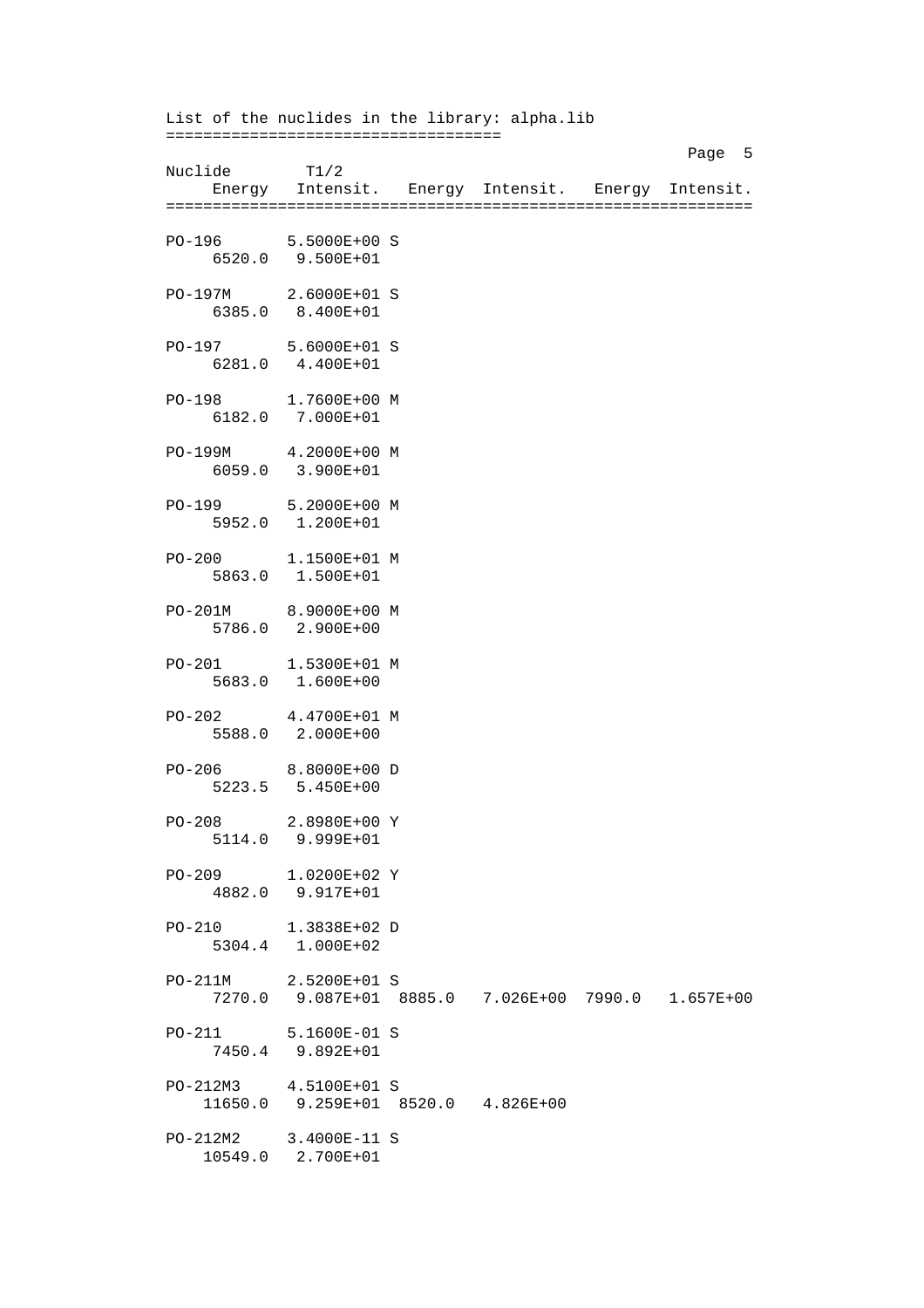List of the nuclides in the library: alpha.lib ==================================== Page 6 and the state of the state of the state of the state of the state of the state of the state of the state of the state of the state of the state of the state of the state of the state of the state of the state of the Nuclide T1/2 Energy Intensit. Energy Intensit. Energy Intensit. =============================================================== PO-212M1 1.4200E-08 S 10376.0 6.000E+00 PO-212 2.9800E-07 S 8784.4 1.000E+02 PO-213 4.2000E-06 S 8375.0 1.000E+02 PO-214 1.6430E-04 S 7686.9 9.999E+01 PO-215 1.7800E-03 S 7386.4 1.000E+02 PO-216 1.5000E-01 S 6778.5 1.000E+02 PO-217 1.0000E+01 S 6539.0 9.500E+01 PO-218 3.1100E+00 M 6002.4 9.996E+01 AT-198M 1.5000E+00 S 6853.0 2.600E+01 AT-198 4.9000E+00 S 6748.0 1.000E+02 AT-199 7.0000E+00 S 6636.0 9.200E+01 AT-200M 4.3000E+00 S 6536.0 2.000E+01 AT-200 4.3000E+01 S 6412.0 2.114E+01 6465.0 1.365E+01 AT-201 8.9000E+01 S 6344.0 7.100E+01 AT-202 3.0200E+00 M 6135.0 7.680E+00 6228.0 4.320E+00 AT-203 7.3700E+00 M 6088.0 3.100E+01 AT-204 9.2000E+00 M 5951.0 4.400E+00 AT-205 2.6200E+01 M 5902.0 1.000E+01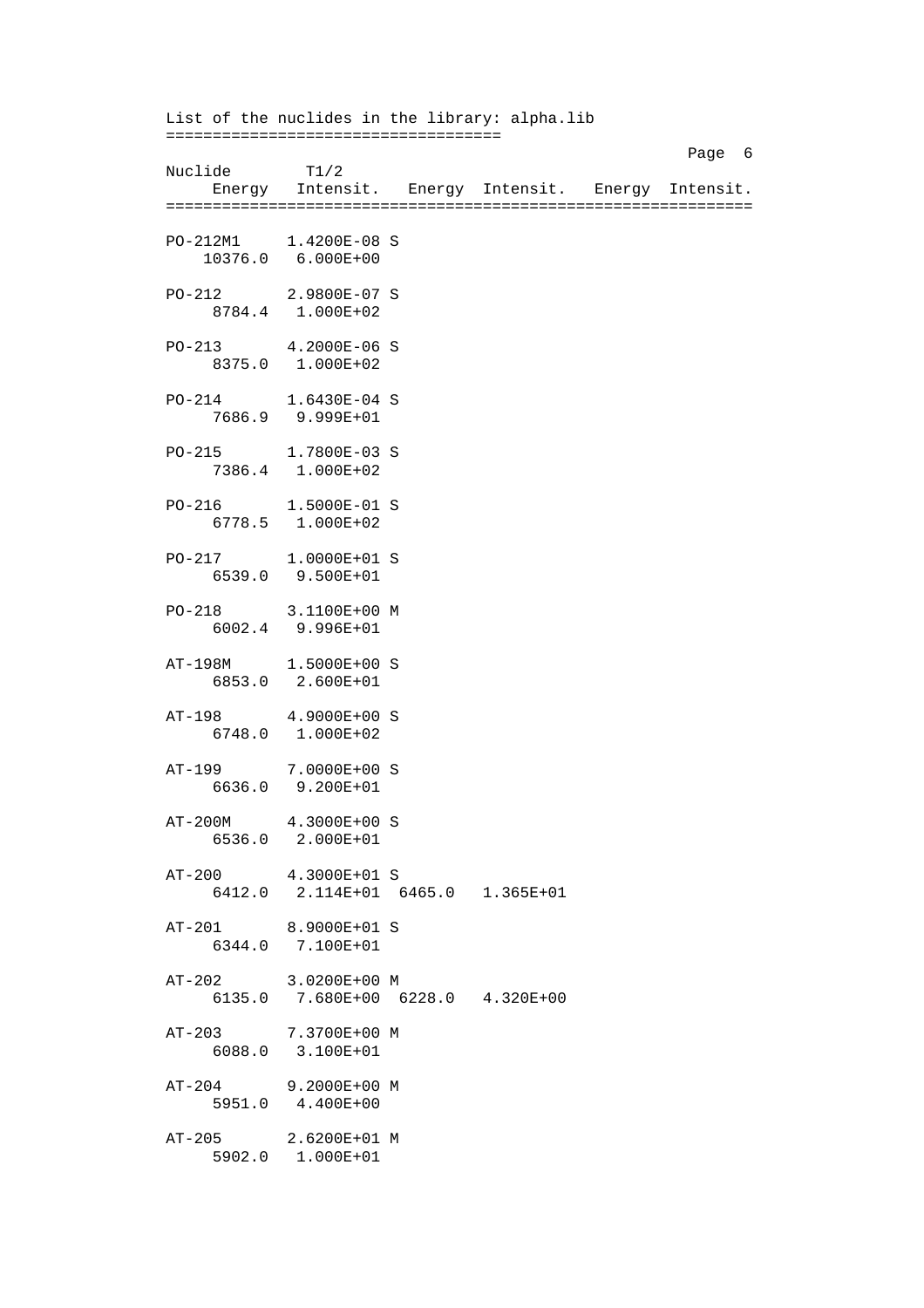List of the nuclides in the library: alpha.lib ==================================== Page 7 and 2012 and 2012 and 2012 and 2012 and 2012 and 2012 and 2012 and 2012 and 2012 and 2012 and 2012 and 2012 and 2012 and 2012 and 2012 and 2012 and 2012 and 2012 and 2012 and 2012 and 2012 and 2012 and 2012 and 2012 Nuclide T1/2 Energy Intensit. Energy Intensit. Energy Intensit. =============================================================== AT-207 1.8000E+00 H 5758.0 8.700E+00 AT-209 5.4100E+00 H 5647.0 4.096E+00 AT-211 7.2140E+00 H 5867.0 4.170E+01 AT-212M 1.1900E-01 S 7837.0 6.530E+01 7897.0 3.310E+01 AT-212 3.1400E-01 S 7681.0 8.350E+01 7618.0 1.510E+01 AT-213 1.1000E-07 S 9080.0 1.000E+02 AT-214M2 7.6000E-07 S 8782.0 9.918E+01 AT-214M1 2.6500E-07 S 8877.0 1.000E+02 AT-214 5.5800E-07 S 8819.0 9.895E+01 AT-215 1.0000E-04 S 8026.0 9.995E+01 AT-216 3.0000E-04 S 7800.0 9.700E+01 7697.0 2.100E+00 AT-217 3.2300E-02 S 7067.0 9.989E+01 AT-218 1.6000E+00 S 6694.0 8.991E+01 6654.0 6.394E+00 6757.0 3.596E+00 AT-219 5.4000E+01 S 6275.0 9.700E+01 RN-200 1.0000E+00 S 6909.0 9.800E+01 RN-201M 3.8000E+00 S 6770.0 9.000E+01 RN-201 7.0000E+00 S 6721.0 8.000E+01 RN-202 9.8500E+00 S 6636.0 8.500E+01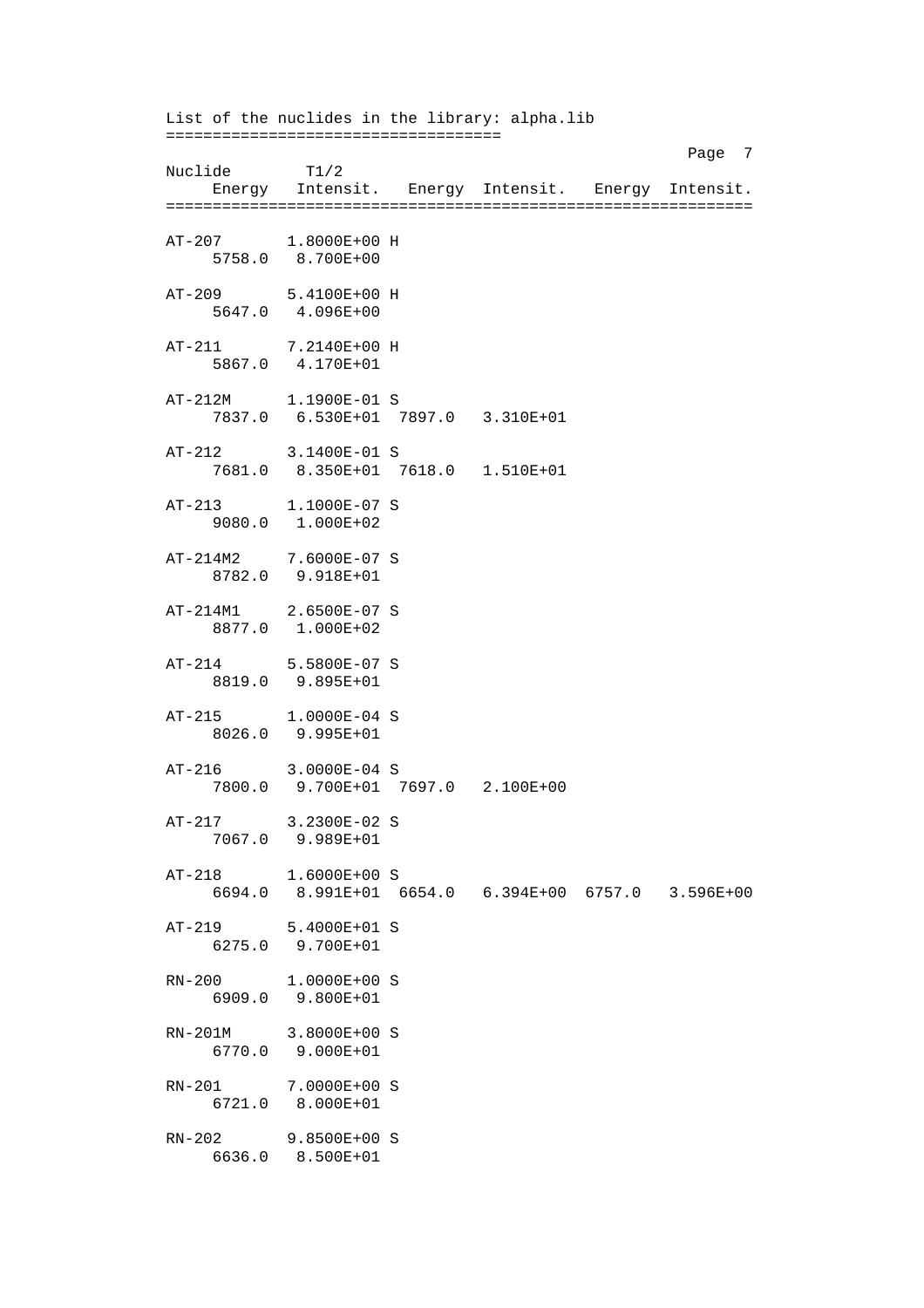List of the nuclides in the library: alpha.lib ==================================== Page 8 and 2012 and 2012 and 2012 and 2012 and 2012 and 2012 and 2012 and 2012 and 2012 and 2012 and 2012 and Nuclide T1/2 Energy Intensit. Energy Intensit. Energy Intensit. =============================================================== RN-203M 2.8000E+01 S 6548.0 1.000E+02 RN-203 4.5000E+01 S 6498.0 6.600E+01 RN-204 1.2400E+00 S 6417.0 6.800E+01 RN-205 1.7000E+02 S 6262.0 2.300E+01 RN-206 5.6700E+00 M 6258.0 6.800E+01 RN-207 9.3000E+00 M 6133.0 2.283E+01 RN-208 2.4350E+01 M 6139.0 5.197E+01 RN-209 2.8500E+01 M 6039.0 1.694E+01 RN-210 2.4000E+00 H 6040.0 9.599E+01 RN-211 1.4600E+01 H 5784.0 1.638E+01 5851.0 8.840E+00 RN-212 2.4000E+01 M 6264.0 9.995E+01 RN-215 2.3000E-06 S 8674.0 1.000E+02 RN-216 4.5000E-05 S 8050.0 1.000E+02 RN-217 5.4000E-04 S 7742.0 9.990E+01 RN-218 3.5000E-02 S 7133.0 9.984E+01 RN-219 3.9600E+00 S 6819.3 8.090E+01 6552.8 1.220E+01 6424.7 7.500E+00 RN-220 5.5600E+01 S 6288.3 9.990E+01 RN-221 2.5000E+01 M 6037.0 1.804E+01 5788.0 2.156E+00 5778.0 1.804E+00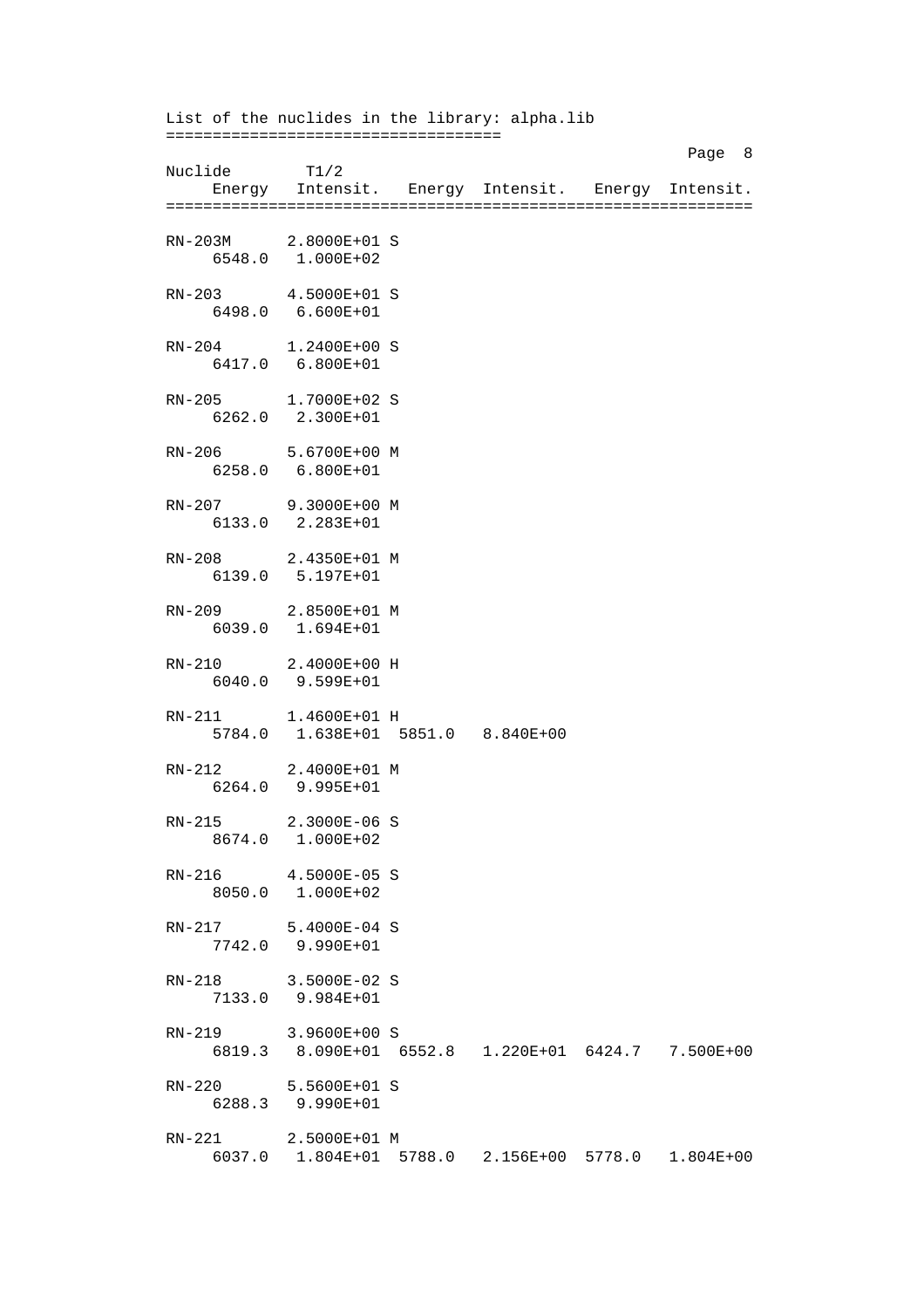List of the nuclides in the library: alpha.lib ==================================== Page 9 Nuclide T1/2 Energy Intensit. Energy Intensit. Energy Intensit. =============================================================== RN-222 3.8230E+00 D 5489.5 9.992E+01 FR-204 2.1000E+00 S 7027.0 5.600E+01 6967.0 2.400E+01 FR-205 3.9600E+00 S 6917.0 1.000E+02 FR-206 1.5900E+01 S 6790.0 9.300E+01 FR-207 1.4800E+01 S 6767.0 9.500E+01 FR-208 5.9100E+01 S 6636.0 9.000E+01 FR-209 5.0000E+01 S 6646.0 8.900E+01 FR-210 3.1800E+00 M 6543.0 6.000E+01 FR-211 3.1000E+00 M 6534.0 7.000E+01 FR-212 2.0000E+01 M 6262.0 1.634E+01 6383.0 1.032E+01 6405.0 9.460E+00 6335.0 4.386E+00 6342.5 1.333E+00 FR-213 3.4600E+01 S 6775.0 1.000E+02 FR-216 7.0000E-07 S 9006.0 1.000E+02 FR-217 2.2000E-05 S 8315.0 1.000E+02 FR-218M 2.2000E-02 S 7616.0 4.110E+01 7681.0 1.610E+01 7657.0 1.190E+01 7240.0 9.600E+00 7725.0 4.500E+00 7398.0 3.400E+00 7952.0 2.400E+00 7106.0 1.610E+00 7810.0 1.600E+00 7875.0 1.400E+00 7750.0 1.300E+00 FR-218 1.3000E-03 S 7867.0 9.300E+01 7572.0 5.000E+00 FR-219 2.1000E-02 S 7313.2 9.860E+01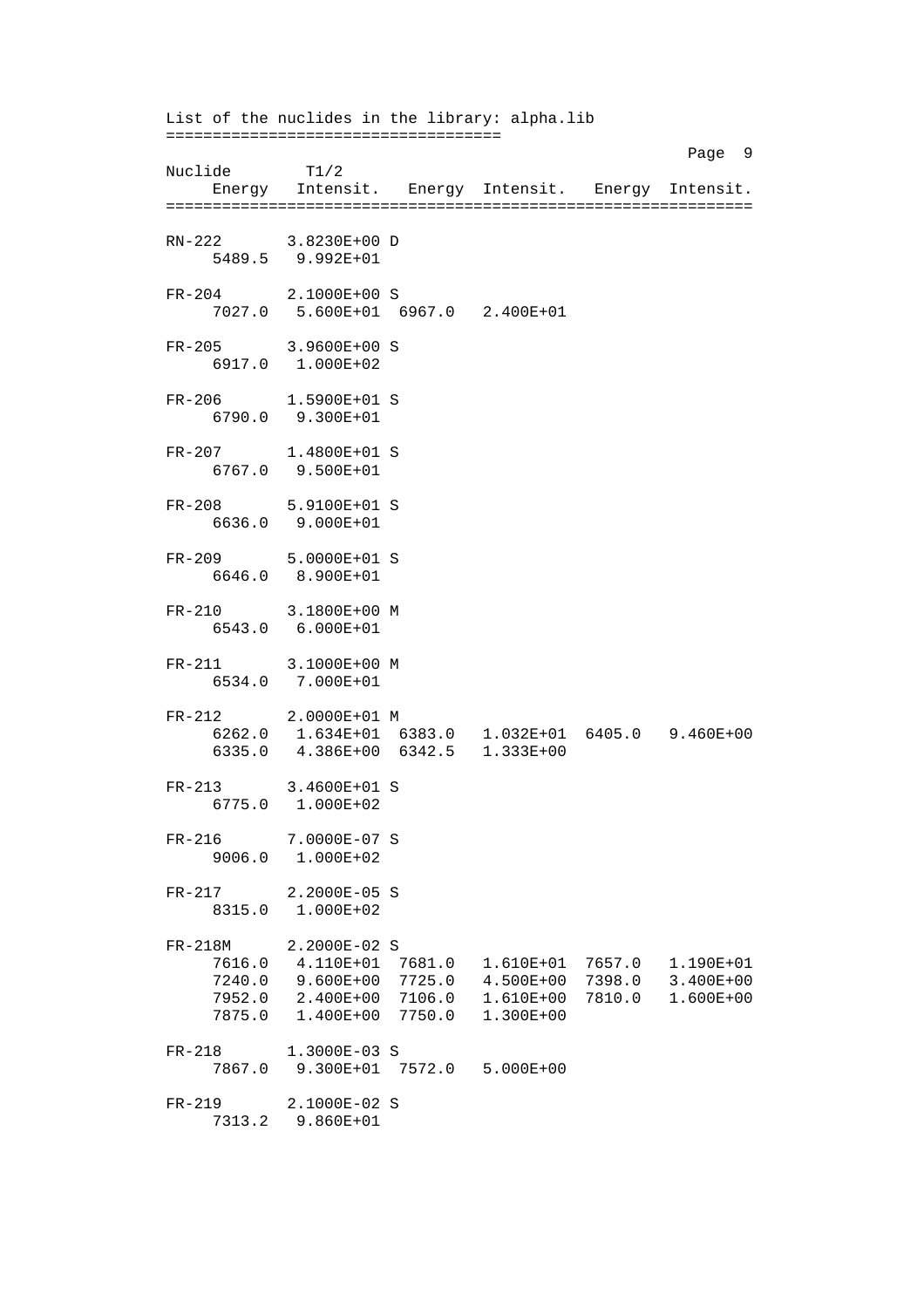List of the nuclides in the library: alpha.lib ==================================== Page 10 Nuclide T1/2 Energy Intensit. Energy Intensit. Energy Intensit. =============================================================== FR-220 2.7400E+01 S 6686.0 6.109E+01 6642.0 1.216E+01 6582.0 9.766E+00 6630.0 6.477E+00 6527.0 2.990E+00 6535.0 2.491E+00 6482.0 1.295E+00 6413.0 1.246E+00 FR-221 4.9000E+00 M 6341.0 8.340E+01 6126.4 1.510E+01 6243.0 1.340E+00 RA-207 1.3000E+00 S 7133.0 8.910E+01 RA-208 1.4000E+00 S 7131.0 1.000E+02 RA-209 4.6000E+00 S 7008.0 1.000E+02 RA-210 3.7000E+00 S 7018.0 1.000E+02 RA-211 1.3000E+01 S 6912.0 9.300E+01 RA-212 1.3000E+01 S 6901.0 9.400E+01 RA-214 2.4600E+00 S 7136.0 9.994E+01 RA-219 1.0000E-02 S 7680.0 6.500E+01 7982.0 3.500E+01 RA-220 2.3000E-02 S 7455.0 9.900E+01 RA-221 2.8000E+01 S 6610.0 3.400E+01 6758.0 3.000E+01 6665.0 2.000E+01 6588.0 8.000E+00 6578.0 3.000E+00 RA-222 3.8000E+01 S 6556.0 9.690E+01 6235.0 3.050E+00 RA-223 1.1434E+01 D 5716.4 5.250E+01 5606.9 2.420E+01 5747.2 9.500E+00 5540.0 9.160E+00 5433.6 2.270E+00 RA-224 3.6650E+00 D 5685.6 9.498E+01 5444.6 5.000E+00 RA-226 1.6000E+03 Y 4784.5 9.445E+01 4601.9 5.550E+00 AC-214 8.2000E+00 S 7214.0 4.628E+01 7082.0 3.916E+01 7000.0 3.560E+00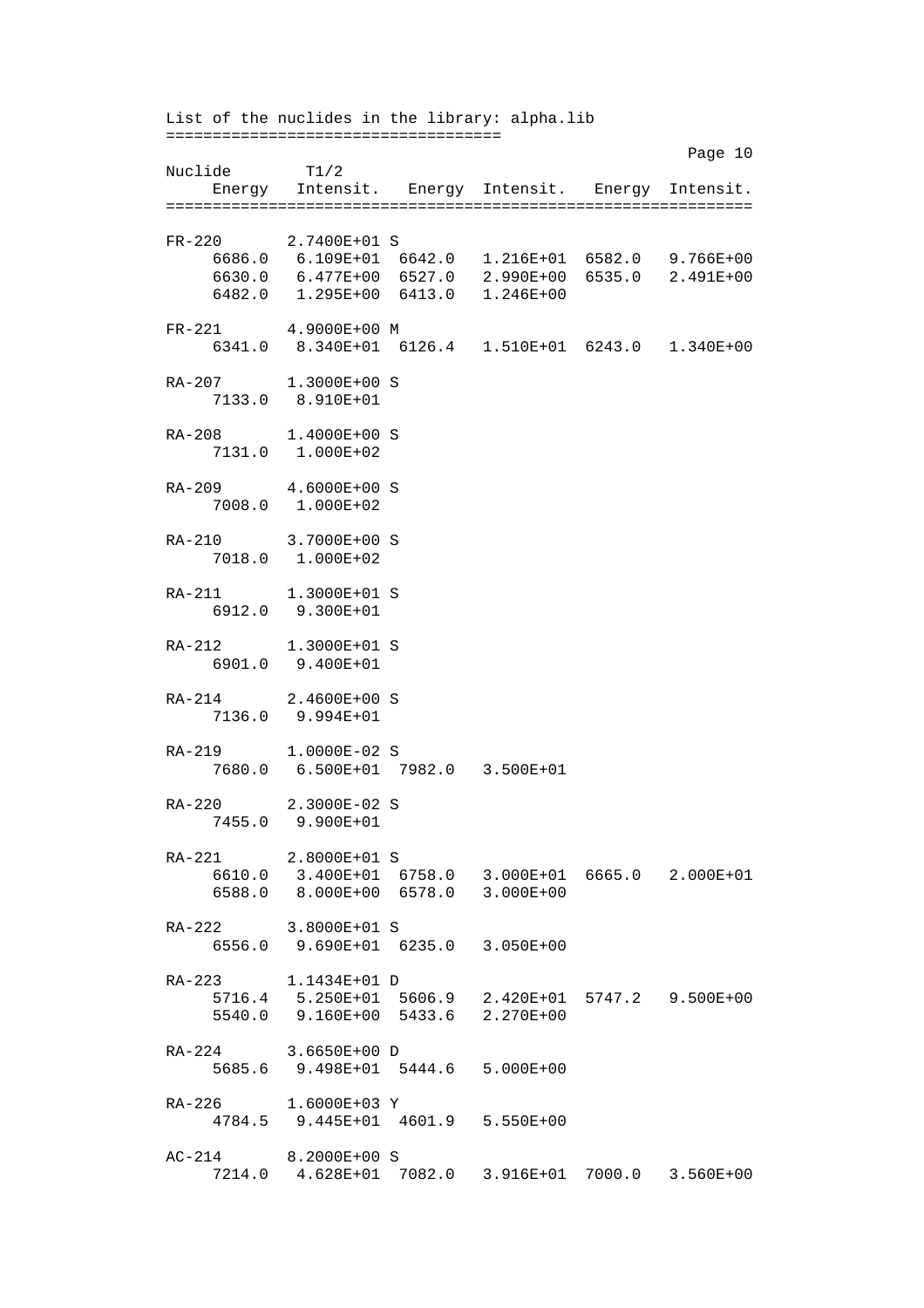List of the nuclides in the library: alpha.lib ==================================== Page 11 Page 11 Nuclide T1/2 Energy Intensit. Energy Intensit. Energy Intensit. =============================================================== AC-220 2.6100E-02 S 7850.0 2.400E+01 7610.0 2.300E+01 7680.0 2.100E+01 7790.0 1.300E+01 8060.0 6.000E+00 8005.0 5.000E+00 7985.0 4.000E+00 8195.0 3.000E+00 AC-221 5.2000E-02 S 7645.0 7.000E+01 7440.0 2.000E+01 7375.0 8.000E+00 7170.0 2.000E+00 AC-222M 6.6000E+01 S 6810.0 2.376E+01 6750.0 1.320E+01 6890.0 1.320E+01 7000.0 1.320E+01 6840.0 8.800E+00 6710.0 7.040E+00 6970.0 7.040E+00 6460.0 1.760E+00 AC-222 4.2000E+00 S 7013.0 9.400E+01 6967.0 6.000E+00 AC-223 2.2000E+00 M 6646.0 4.415E+01 6660.9 3.148E+01 6563.0 1.356E+01 6528.4 3.069E+00 6473.0 3.069E+00 AC-224 2.9000E+00 H 6137.9 2.560E+00 6056.0 2.190E+00 6210.0 2.040E+00 6203.2 1.190E+00 AC-225 1.0000E+01 D 5829.0 5.160E+01 5792.5 1.810E+01 5731.0 1.000E+01 5790.6 8.600E+00 5637.0 4.500E+00 5723.0 2.900E+00 5681.0 1.400E+00 5608.0 1.100E+00 TH-215 1.2000E+00 S 7395.0 5.200E+01 7524.0 4.000E+01 7333.0 8.000E+00 TH-223 6.6000E-01 S 7287.0 6.000E+01 7317.0 4.000E+01 TH-224 1.0400E+00 S 7170.0 7.900E+01 7000.0 1.900E+01 6770.0 1.200E+00 TH-225 8.0000E+00 M 6478.0 3.870E+01 6441.0 1.350E+01 6501.0 1.260E+01 6798.0 8.100E+00 6744.0 6.300E+00 6627.0 2.700E+00 6650.0 2.700E+00 6345.0 1.800E+00 6312.0 1.800E+00 6700.0 1.800E+00 TH-226 3.0900E+01 M 6337.5 7.550E+01 6234.0 2.280E+01 6099.5 1.270E+00 TH-227 1.8718E+01 D 6038.2 2.450E+01 5977.9 2.340E+01 5757.1 2.030E+01 5709.0 8.200E+00 5713.2 4.890E+00 5700.8 3.630E+00 5959.7 3.000E+00 6008.8 2.900E+00 5866.6 2.420E+00 5668.0 2.060E+00 5693.0 1.500E+00 5807.5 1.270E+00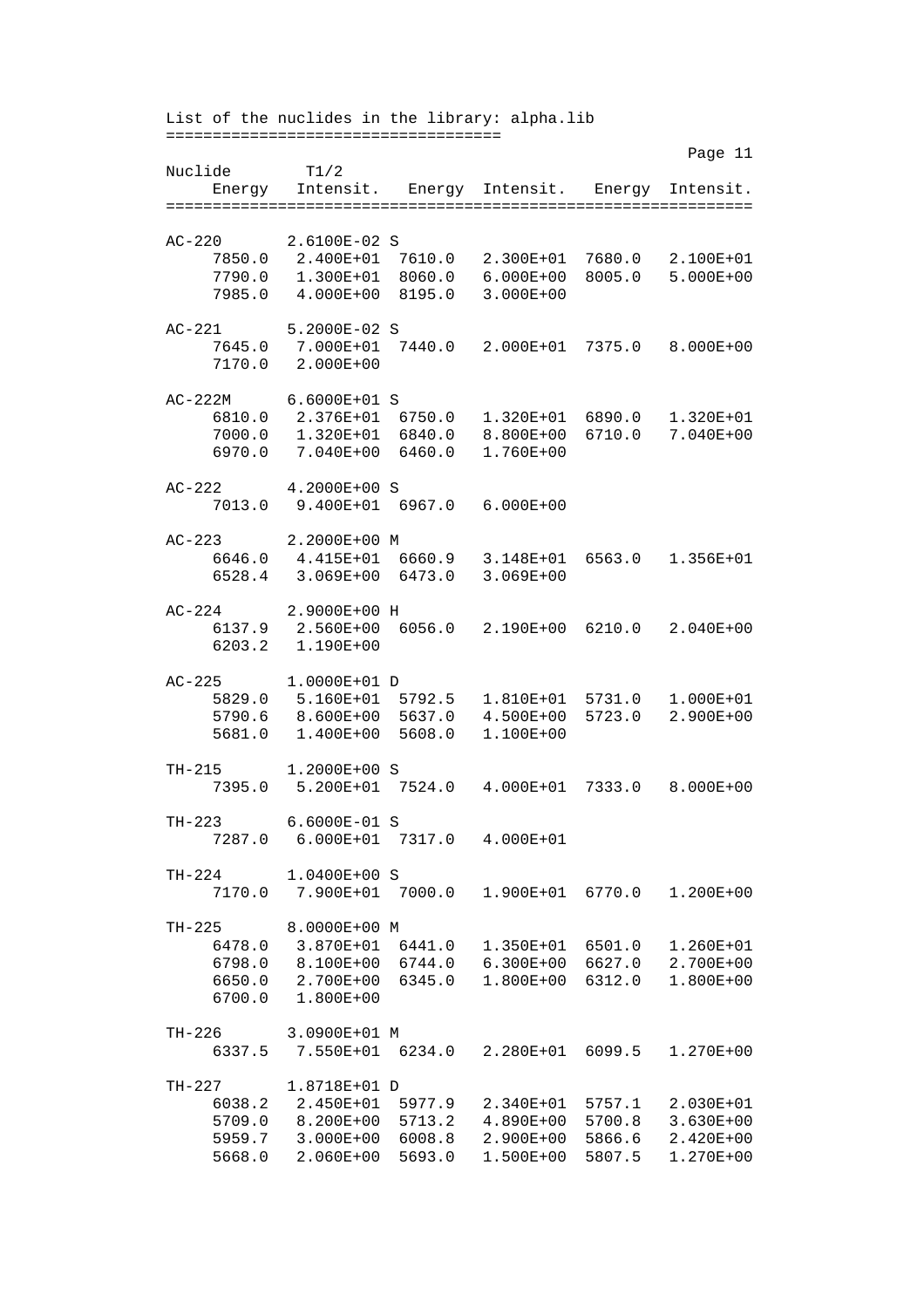List of the nuclides in the library: alpha.lib ==================================== Page 12 Nuclide T1/2 Energy Intensit. Energy Intensit. Energy Intensit. =============================================================== TH-228 1.9130E+00 Y 5423.3 7.240E+01 5339.0 2.700E+01 TH-229 7.3400E+03 Y 4845.3 5.620E+01 4901.0 1.020E+01 4814.6 9.300E+00 4967.5 5.970E+00 5050.0 5.200E+00 4837.0 4.800E+00 4978.5 3.170E+00 5052.0 1.600E+00 4797.8 1.270E+00 TH-230 7.5381E+04 Y 4687.7 7.630E+01 4621.2 2.340E+01 TH-232 1.4050E+10 Y 4010.0 7.700E+01 3946.0 2.300E+01 PA-224 9.5000E-01 S 7490.0 1.000E+02 PA-225 1.8000E+00 S 7245.0 7.000E+01 7195.0 3.000E+01 PA-226 1.8000E+00 M 6863.0 3.848E+01 6823.0 3.404E+01 PA-227 3.8300E+01 M 6465.0 4.310E+01 6415.0 1.292E+01 6423.0 1.003E+01 6401.0 8.160E+00 6356.0 6.800E+00 6376.0 2.210E+00 PA-231 3.2760E+04 Y 5011.0 2.540E+01 4950.0 2.280E+01 5028.0 2.000E+01 5057.3 1.100E+01 4736.0 8.400E+00 4933.0 3.000E+00 5030.5 2.500E+00 4680.0 1.500E+00 4851.0 1.400E+00 4984.0 1.400E+00 U-227 1.1000E+00 M 6870.0 1.000E+02 U-228 9.1000E+00 M 6684.0 6.650E+01 6590.0 2.755E+01 U-229 5.8000E+01 M 6360.0 1.280E+01 6332.0 4.000E+00 6297.0 2.200E+00 U-230 2.0800E+01 D 5888.3 6.740E+01 5817.5 3.200E+01 U-232 6.8900E+01 Y 5320.2 6.800E+01 5263.4 3.170E+01 U-233 1.5920E+05 Y 4824.2 8.270E+01 4783.5 1.490E+01 4729.0 1.850E+00 U-234 2.4540E+05 Y 4774.9 7.138E+01 4722.6 2.842E+01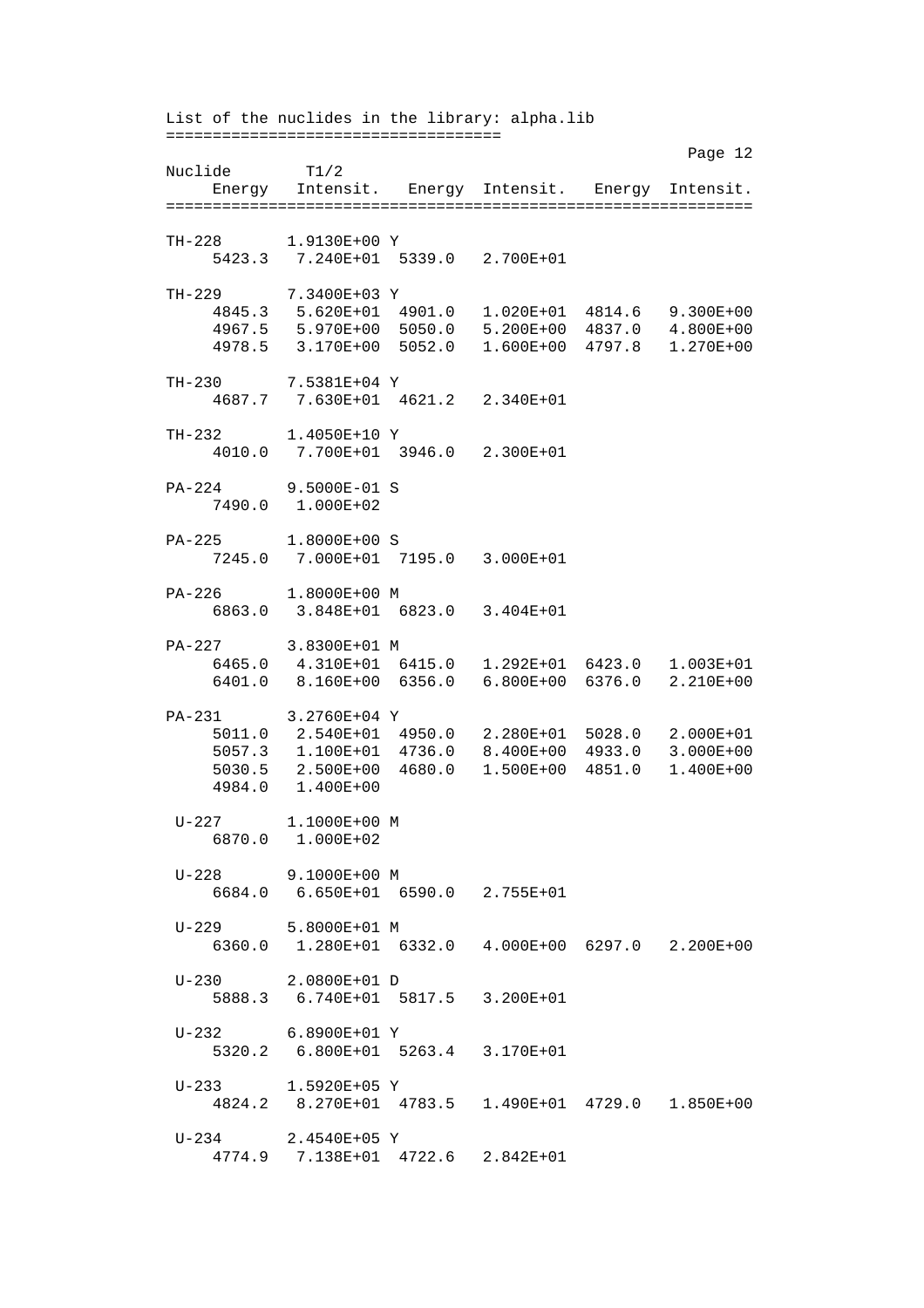List of the nuclides in the library: alpha.lib ==================================== Page 13 Nuclide T1/2 Energy Intensit. Energy Intensit. Energy Intensit. =============================================================== U-235 7.0370E+08 Y 4400.0 5.500E+01 4365.4 1.700E+01 4218.0 5.700E+00 4599.0 5.000E+00 4325.0 4.400E+00 4556.0 4.200E+00 4414.0 2.100E+00 4502.0 1.700E+00 4344.0 1.500E+00 U-236 2.3416E+07 Y 4494.0 7.380E+01 4445.0 2.590E+01 U-238 4.4680E+09 Y 4196.0 7.700E+01 4147.0 2.300E+01 NP-229 4.0000E+00 M 6890.0 5.000E+01 NP-230 4.6000E+00 M 6660.0 3.000E+00 NP-231 4.8800E+01 M 6258.0 1.600E+00 NP-237 2.1400E+06 Y 4788.1 4.700E+01 4771.1 2.500E+01 4766.1 8.000E+00 4639.5 6.180E+00 4664.1 3.320E+00 4873.1 2.600E+00 4817.4 2.500E+00 4803.4 1.560E+00 4708.3 1.010E+00 PU-232 3.4100E+01 M 6600.0 1.240E+01 6542.0 7.600E+00 PU-234 8.8000E+00 H 6202.0 4.080E+00 6151.0 1.920E+00 PU-236 2.8510E+00 Y 5767.7 6.926E+01 5721.0 3.056E+01 PU-238 8.7740E+01 Y 5499.2 7.090E+01 5456.5 2.900E+01 PU-239 2.4090E+04 Y 5156.7 7.310E+01 5143.8 1.500E+01 5105.5 1.180E+01 PU-240 6.5630E+03 Y 5168.2 7.300E+01 5123.7 2.700E+01 PU-242 3.7630E+05 Y 4900.6 7.750E+01 4856.3 2.240E+01 PU-244 8.0800E+07 Y 4589.0 8.050E+01 4546.0 1.938E+01 AM-241 4.3220E+02 Y 5485.6 8.400E+01 5442.9 1.310E+01 5388.0 1.650E+00 AM-243 7.3800E+03 Y 5275.4 8.790E+01 5233.5 1.060E+01 5181.0 1.100E+00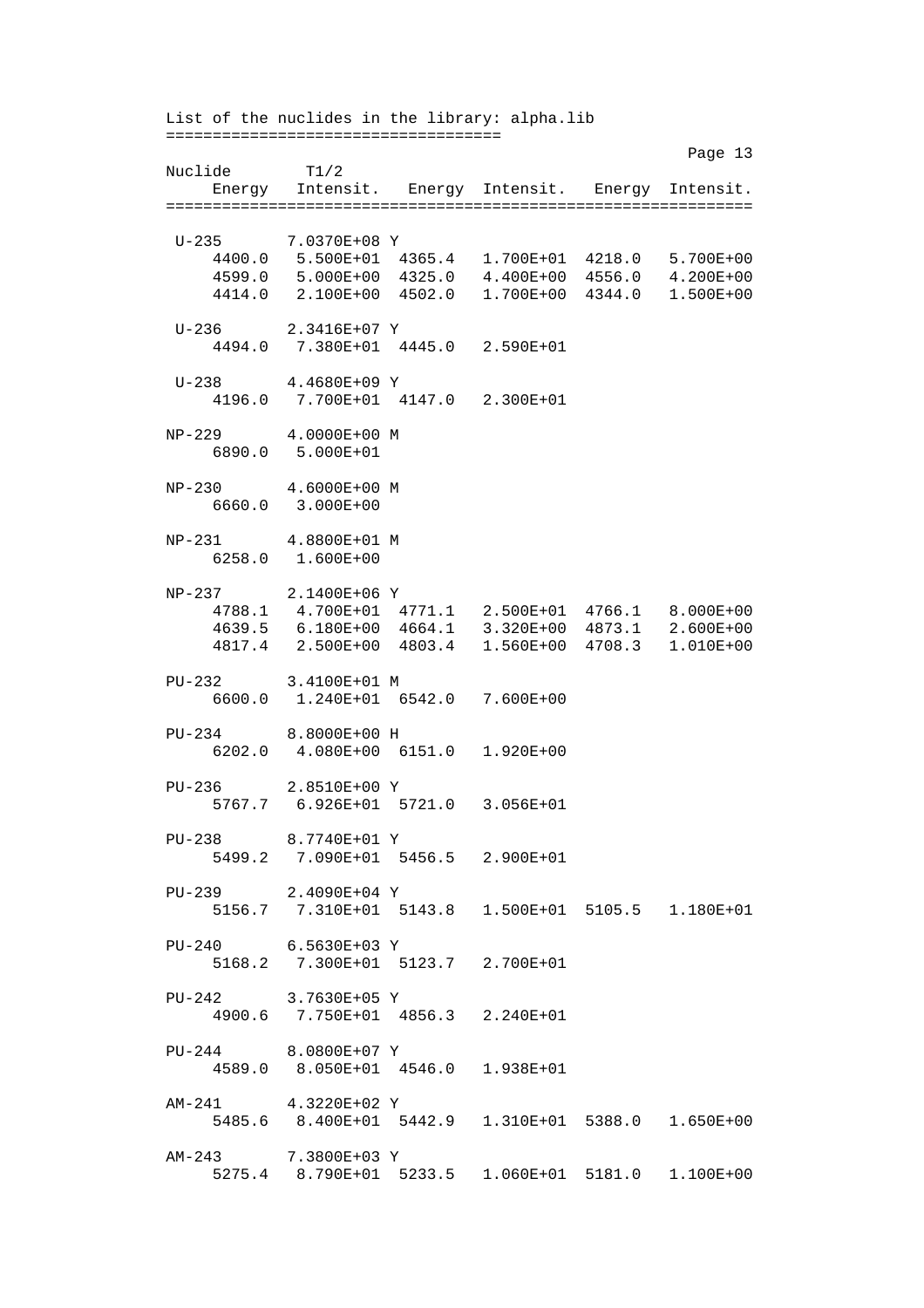List of the nuclides in the library: alpha.lib ==================================== Page 14 Nuclide T1/2 Energy Intensit. Energy Intensit. Energy Intensit. =============================================================== CM-238 2.4000E+00 H 6520.0 1.000E+01 CM-240 2.7000E+01 D 6290.7 7.074E+01 6247.9 2.876E+01 CM-242 1.6294E+02 D 6112.9 7.410E+01 6069.6 2.590E+01 CM-243 2.8500E+01 Y<br>5785.1 7.332E+01 5 5785.1 7.332E+01 5742.2 1.057E+01 5992.2 6.484E+00 6058.0 4.689E+00 5686.0 1.596E+00 6067.0 1.496E+00 CM-244 1.8099E+01 Y 5805.0 7.640E+01 5762.8 2.360E+01 CM-245 8.5000E+03 Y 5362.0 9.318E+01 5303.8 4.970E+00 CM-246 4.7300E+03 Y 5386.0 7.898E+01 5343.0 2.099E+01 CM-247 1.5600E+07 Y 4868.0 7.100E+01 5265.0 1.380E+01 5210.0 5.700E+00 4818.0 4.700E+00 4983.0 2.000E+00 4941.0 1.600E+00 5145.0 1.200E+00 CM-248 3.4000E+05 Y 5078.6 7.513E+01 5035.1 1.654E+01 BK-247 1.3800E+03 Y 5530.0 4.500E+01 5709.0 1.700E+01 5687.0 1.300E+01 5500.0 7.000E+00 5653.0 5.500E+00 5793.0 5.500E+00 5753.0 4.300E+00 5455.0 1.500E+00 CF-240 1.0600E+00 M 7590.0 7.000E+01 7546.0 3.000E+01 CF-241 3.7800E+00 M 7335.0 1.000E+01 CF-242 3.6800E+00 M 7385.0 6.400E+01 7351.0 1.600E+01 CF-243 1.0700E+01 M 7060.0 1.008E+01 7170.0 3.920E+00 CF-244 1.9400E+01 M 7210.0 7.425E+01 7168.0 2.475E+01 CF-246 3.5700E+01 H 6750.2 7.800E+01 6708.4 2.180E+01 CF-248 3.3350E+02 D 6258.0 8.000E+01 6217.0 1.960E+01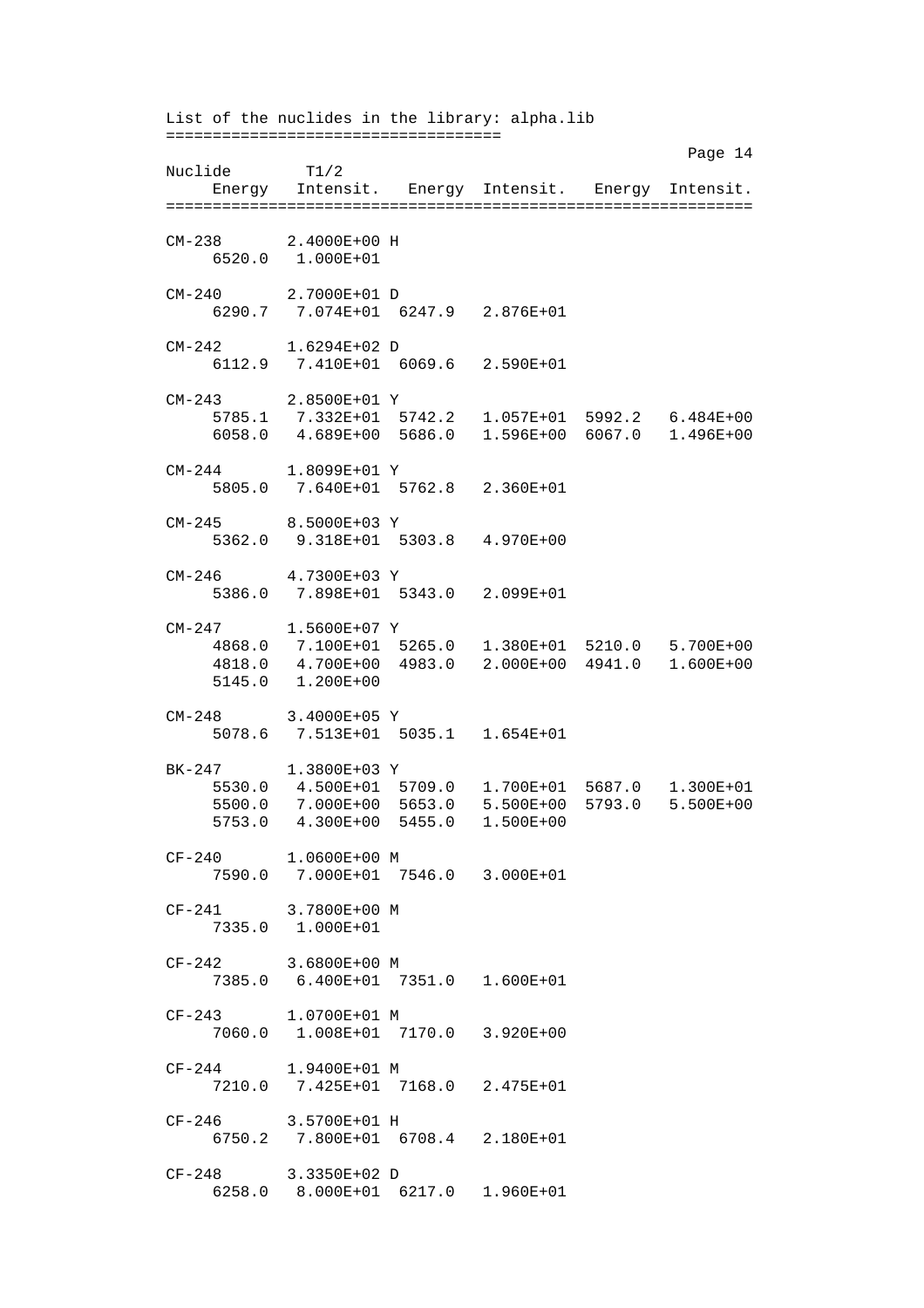List of the nuclides in the library: alpha.lib ==================================== Page 15 Nuclide T1/2 Energy Intensit. Energy Intensit. Energy Intensit. =============================================================== CF-249 3.5060E+02 Y 5811.9 8.440E+01 5945.2 4.000E+00 5758.2 3.700E+00 5903.0 2.790E+00 6194.0 2.170E+00 6140.0 1.110E+00 5848.8 1.040E+00 CF-250 1.3080E+01 Y 6030.8 8.453E+01 5989.1 1.509E+01 CF-251 8.9800E+02 Y 5677.0 3.500E+01 5852.0 2.700E+01 6014.0 1.160E+01 5632.0 4.500E+00 5814.0 4.200E+00 5762.0 3.800E+00 5648.0 3.500E+00 6074.0 2.700E+00 5793.0 2.000E+00 5566.0 1.500E+00 CF-252 2.6450E+00 Y 6118.2 8.160E+01 6075.7 1.521E+01 ES-243 2.1000E+01 S 7890.0 3.000E+01 ES-244 3.7000E+01 S 7570.0 4.000E+00 ES-245 1.3300E+00 M 7730.0 4.000E+01 ES-246 7.7000E+00 M 7350.0 9.900E+00 ES-247 4.7000E+00 M 7320.0 7.000E+00 ES-252 4.7170E+02 D 6632.0 6.095E+01 6562.0 1.034E+01 6482.0 1.664E+00 ES-253 2.0470E+01 D 6632.7 8.980E+01 6592.0 6.600E+00 ES-254 2.7570E+02 D 6428.8 9.310E+01 6358.6 2.600E+00 6415.8 1.800E+00 ES-255 3.9800E+01 D 6299.5 7.016E+00 FM-245 4.2000E+00 S 8150.0 1.000E+02 FM-246 1.1000E+00 S 8240.0 7.084E+01 8200.0 2.116E+01 FM-247M 9.2000E+00 S 8180.0 1.000E+02 FM-247 3.5000E+01 S 7870.0 3.500E+01 7930.0 1.500E+01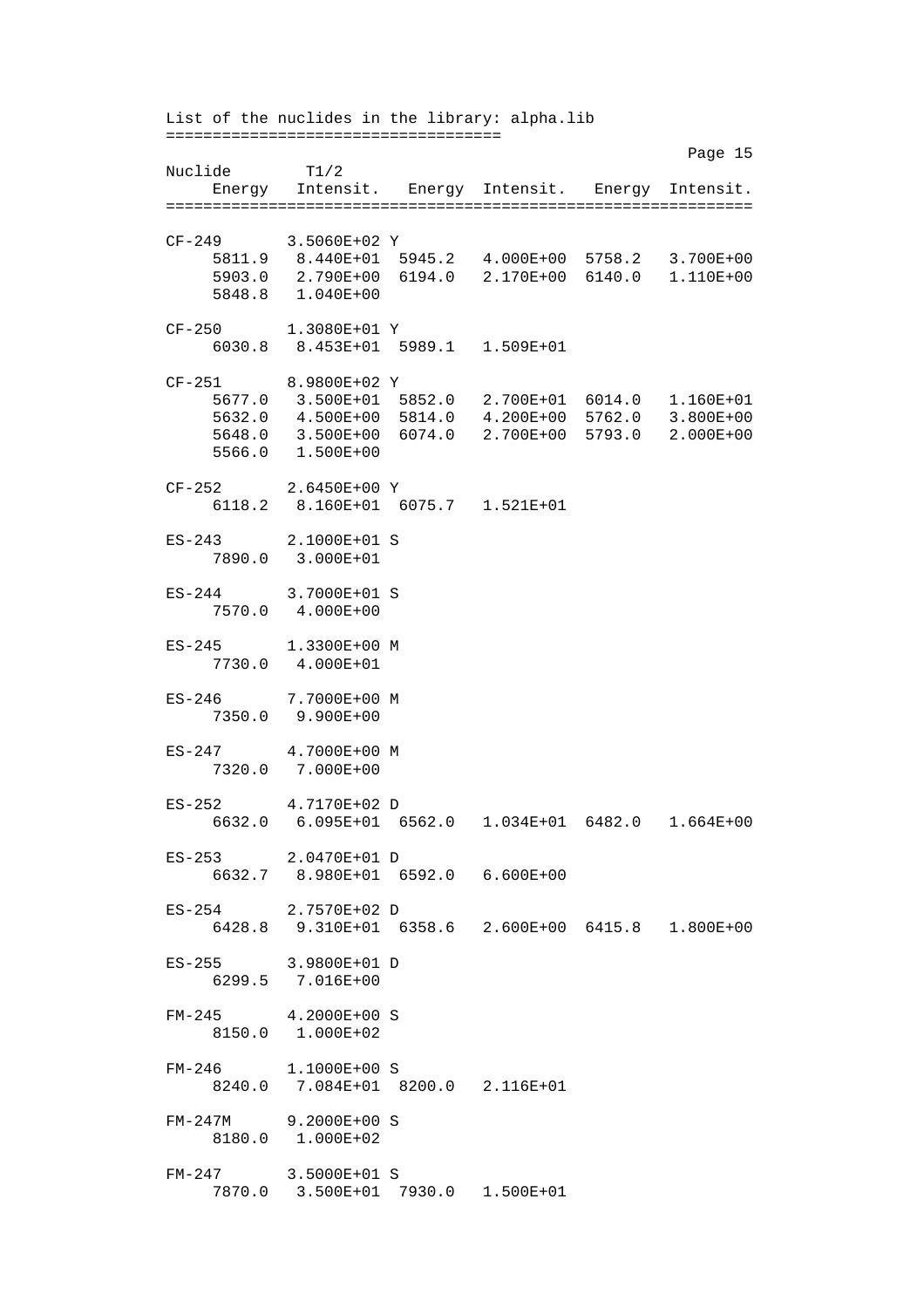List of the nuclides in the library: alpha.lib ==================================== Page 16 Nuclide T1/2 Energy Intensit. Energy Intensit. Energy Intensit. =============================================================== FM-248 3.6000E+01 S 7870.0 7.920E+01 7830.0 1.980E+01 FM-249 2.6000E+00 M 7530.0 1.500E+01 FM-250 3.0000E+01 M 7430.0 7.470E+01 7390.0 1.530E+01 FM-251 5.3000E+00 H 6833.0 1.566E+00 FM-252 2.5390E+01 H 7039.0 8.400E+01 6998.0 1.500E+01 FM-253 3.0000E+00 D 6943.0 5.124E+00 6674.0 2.784E+00 6901.0 1.176E+00 6847.0 1.008E+00 FM-254 3.2400E+00 H 7192.0 8.495E+01 7150.0 1.419E+01 FM-255 2.0070E+01 H 7022.0 9.340E+01 6963.0 5.040E+00 FM-256 1.5760E+02 M 6915.0 6.885E+00 6870.0 1.134E+00 FM-257 1.0050E+02 D 6520.0 9.340E+01 6695.0 3.493E+00 6441.0 1.996E+00 MD-247 2.9000E+00 S 8428.0 1.000E+02 MD-248 7.0000E+00 S 8320.0 1.500E+01 8360.0 5.000E+00 MD-249 2.4000E+01 S 8030.0 1.500E+01 MD-250 5.2000E+01 S 7750.0 4.200E+00 7820.0 1.800E+00 MD-251 4.0000E+00 M 7550.0 6.000E+00 MD-255 2.7000E+01 M 7326.0 7.200E+00 MD-256 7.6000E+01 M 7210.0 5.859E+00 7140.0 1.488E+00 MD-257 5.2000E+00 H 7064.0 1.000E+01 List of the nuclides in the library: alpha.lib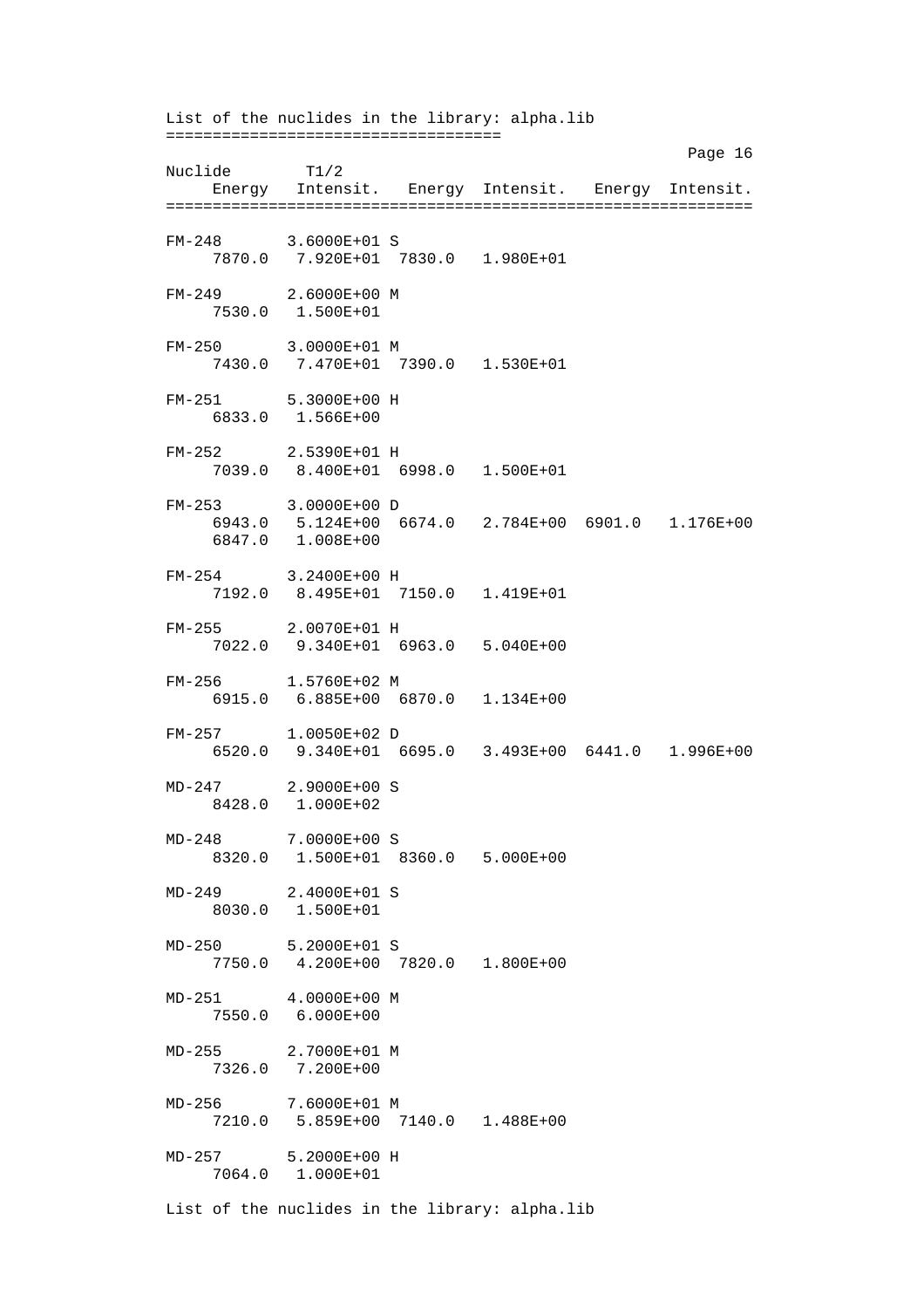==================================== Page 17 Nuclide T1/2 Energy Intensit. Energy Intensit. Energy Intensit. =============================================================== MD-258 5.5000E+01 D 6716.0 7.200E+01 6790.0 2.800E+01 NO-251 8.0000E-01 S 8600.0 7.920E+01 8680.0 1.980E+01 NO-252 2.3000E+00 S 8415.0 5.483E+01 8372.0 1.827E+01 NO-253 1.7000E+00 M 8010.0 8.000E+01 NO-254 5.5000E+01 S 8100.0 8.415E+01 8057.0 1.485E+01 NO-255 3.1000E+00 M 8121.0 2.794E+01 8077.0 7.307E+00 7927.0 7.307E+00 7771.0 5.465E+00 8007.0 3.868E+00 8266.0 3.070E+00 7879.0 2.579E+00 7620.0 1.719E+00 7717.0 1.474E+00 8312.0 1.167E+00 NO-256 3.3000E+00 S 8430.0 7.980E+01 8386.0 1.995E+01 NO-257 2.5000E+01 S 8220.0 5.500E+01 8270.0 2.600E+01 8320.0 1.900E+01 NO-259 6.0000E+01 M 7500.0 3.042E+01 7533.0 1.794E+01 7605.0 1.092E+01 7455.0 1.014E+01 7685.0 8.580E+00 LR-255 2.2000E+01 S 8360.0 4.200E+01 8410.0 2.800E+01 LR-256 2.8000E+01 S 8430.0 3.700E+01 8390.0 2.000E+01 8520.0 1.910E+01 8475.0 1.330E+01 8319.0 6.600E+00 8635.0 4.000E+00 LR-257 6.4600E-01 S 8864.0 6.970E+01 8800.0 1.530E+01 LR-258 4.2000E+00 S 8595.0 4.600E+01 8621.0 2.500E+01 8565.0 2.000E+01 8654.0 9.000E+00 LR-259 5.4000E+00 S 8450.0 9.000E+01 LR-260 1.8000E+02 S 8030.0 6.000E+01 Rf-255 1.4000E+00 S 8715.0 3.500E+01 8766.0 1.000E+01 8625.0 5.000E+00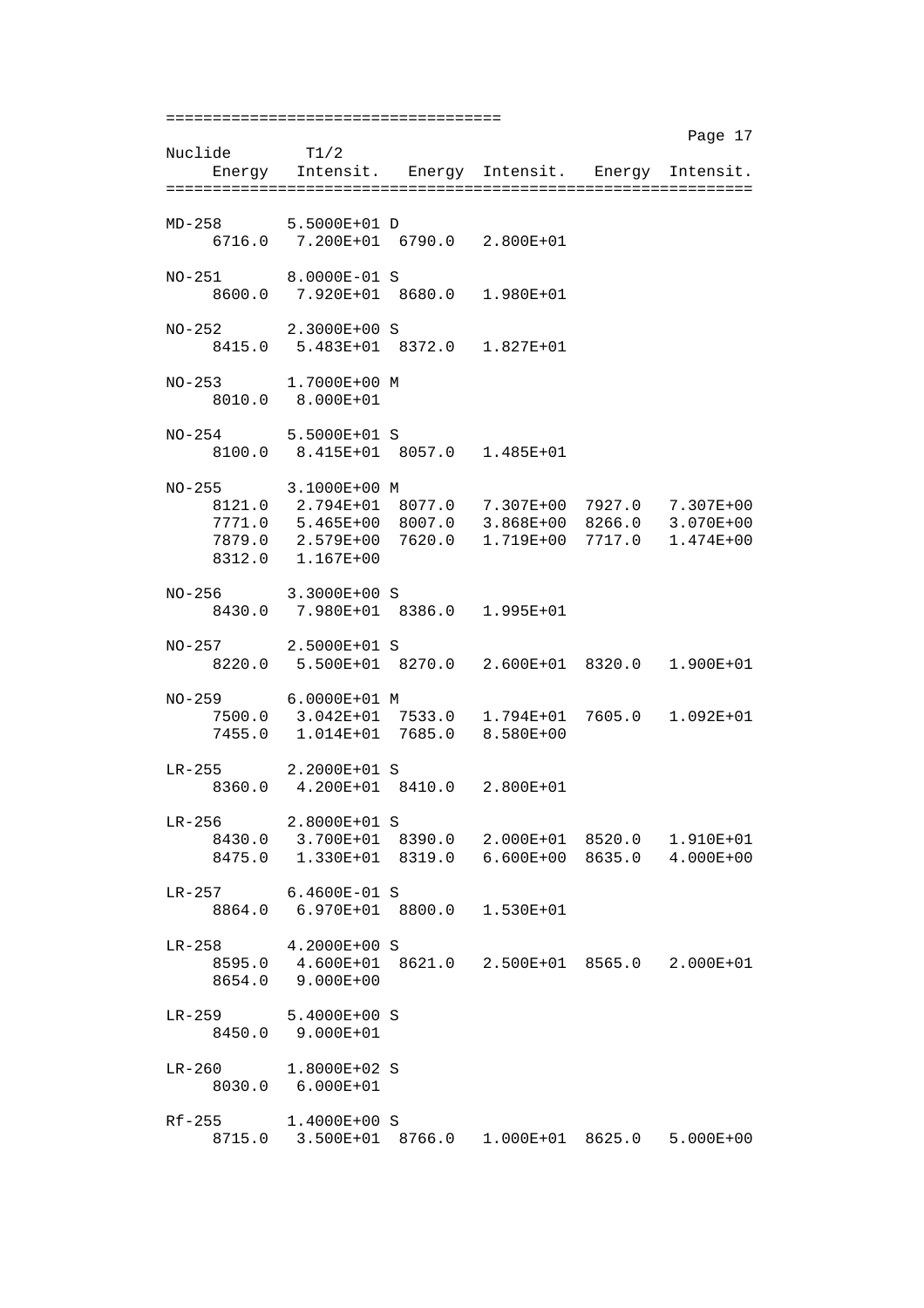List of the nuclides in the library: alpha.lib ==================================== Page 18 Nuclide T1/2 Energy Intensit. Energy Intensit. Energy Intensit. =============================================================== Rf-256 7.4000E-03 S 8812.0 2.200E+00 Rf-257 4.3000E+00 S 9877.0 2.378E+01 9012.0 1.476E+01 8714.0 1.476E+01 8942.0 9.840E+00 8597.0 9.840E+00 8897.0 4.920E+00 8778.0 4.920E+00 Rf-259 3.1000E+00 S 8770.0 5.622E+01 8870.0 3.748E+01 Rf-261 6.5000E+01 S 8280.0 8.000E+01 Db-258 1.8000E+00 S 9181.0 5.250E+01 9104.0 1.750E+01 Db-260 1.5200E+00 S 9047.0 4.791E+01 9082.0 2.531E+01 9128.0 1.718E+01 Db-261 1.8000E+00 S 8930.0 5.000E+01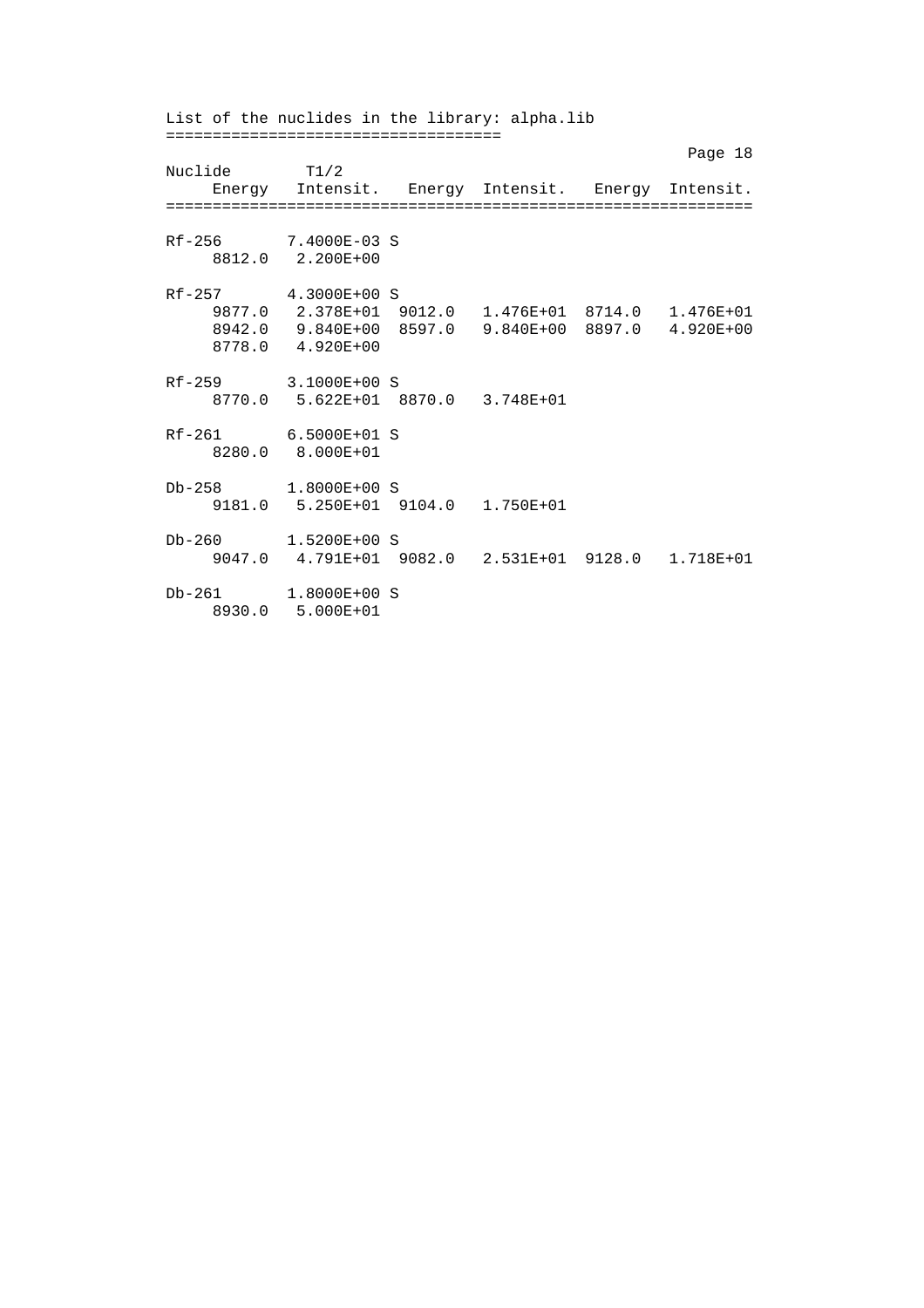Page 19

 Energy Intensity Nuclide T1/2 =============================================================== 1830.0 (100.00) ND-144 2.4000E+15 Y 1960.0 (100.00) SM-148 7.0000E+15 Y 2140.0 (100.00) GD-152 1.0800E+14 Y 2233.0 (100.00) SM-147 1.0600E+11 Y 2460.0 (100.00) SM-146 1.0300E+08 Y 2500.0 (100.00) HF-174 2.0000E+15 Y 2550.0 (100.00) W-180 6.0000E+14 Y<br>2600.0 (100.00) PB-204 1.4000E+17 Y 2600.0 (100.00) PB-204 2726.0 (100.00) GD-150 1.7900E+06 Y 2760.0 (100.00) OS-186 2.0000E+15 Y 2872.0 (100.00) DY-154 1.0000E+07 Y 3080.0 ( 3.90) TE-109 4.6000E+00 S 3175.0 (100.00) PT-190 6.0000E+11 Y 3182.8 (100.00) GD-148 7.4600E+01 Y 3320.0 ( 68.00) TE-108 2.1000E+00 S 3946.0 ( 23.00) TH-232 1.4050E+10 Y 3963.0 ( 15.80) TB-149 4.1500E+00 H 4010.0 ( 77.00) TH-232 1.4050E+10 Y 4068.0 ( 5.60) DY-151 1.6900E+01 M 4147.0 ( 23.00) U-238 4.4680E+09 Y 4196.0 ( 77.00) U-238 4.4680E+09 Y 4218.0 ( 5.70) U-235 7.0370E+08 Y 4232.0 ( 38.00) DY-150 7.1700E+00 M 4325.0 ( 4.40) U-235 7.0370E+08 Y 4344.0 ( 1.50) U-235 7.0370E+08 Y 4365.4 ( 17.00) U-235 7.0370E+08 Y 4388.0 ( 12.00) HO-152A 2.3500E+00 M 4400.0 ( 55.00) U-235 7.0370E+08 Y 4414.0 ( 2.10) U-235 7.0370E+08 Y 4445.0 ( 25.90) U-236 2.3416E+07 Y 4452.0 ( 10.50) HO-152B 5.2300E+01 S 4494.0 ( 73.80) U-236 2.3416E+07 Y 4502.0 ( 1.70) U-235 7.0370E+08 Y 4519.0 ( 18.00) HO-151A 3.5600E+01 S 4546.0 ( 19.38) PU-244 8.0800E+07 Y 4556.0 ( 4.20) U-235 7.0370E+08 Y 4571.0 ( 4.00) BI-210M 3.0000E+06 Y 4589.0 ( 80.50) PU-244 8.0800E+07 Y 4599.0 ( 5.00) U-235 7.0370E+08 Y 4601.9 ( 5.55) RA-226 1.6000E+03 Y 4606.0 ( 13.00) HO-151B 4.7000E+01 S 4621.2 ( 23.40) TH-230 7.5381E+04 Y 4639.5 ( 6.18) NP-237 2.1400E+06 Y 4664.1 ( 3.32) NP-237 2.1400E+06 Y 4666.0 ( 1.50) LU-158 9.0000E+00 S 4672.0 ( 53.00) ER-153 3.6000E+01 S 4680.0 ( 1.50) PA-231 3.2760E+04 Y 4686.0 ( 21.00) YB-156 2.5000E+01 S 4687.7 ( 76.30) TH-230 7.5381E+04 Y 4708.3 ( 1.01) NP-237 2.1400E+06 Y 4722.6 ( 28.42) U-234 2.4540E+05 Y 4729.0 ( 1.85) U-233 1.5920E+05 Y 4736.0 ( 8.40) PA-231 3.2760E+04 Y 4766.1 ( 8.00) NP-237 2.1400E+06 Y 4771.1 ( 25.00) NP-237 2.1400E+06 Y 4774.9 ( 71.38) U-234 2.4540E+05 Y 4777.0 ( 2.30) HF-160 1.2000E+01 S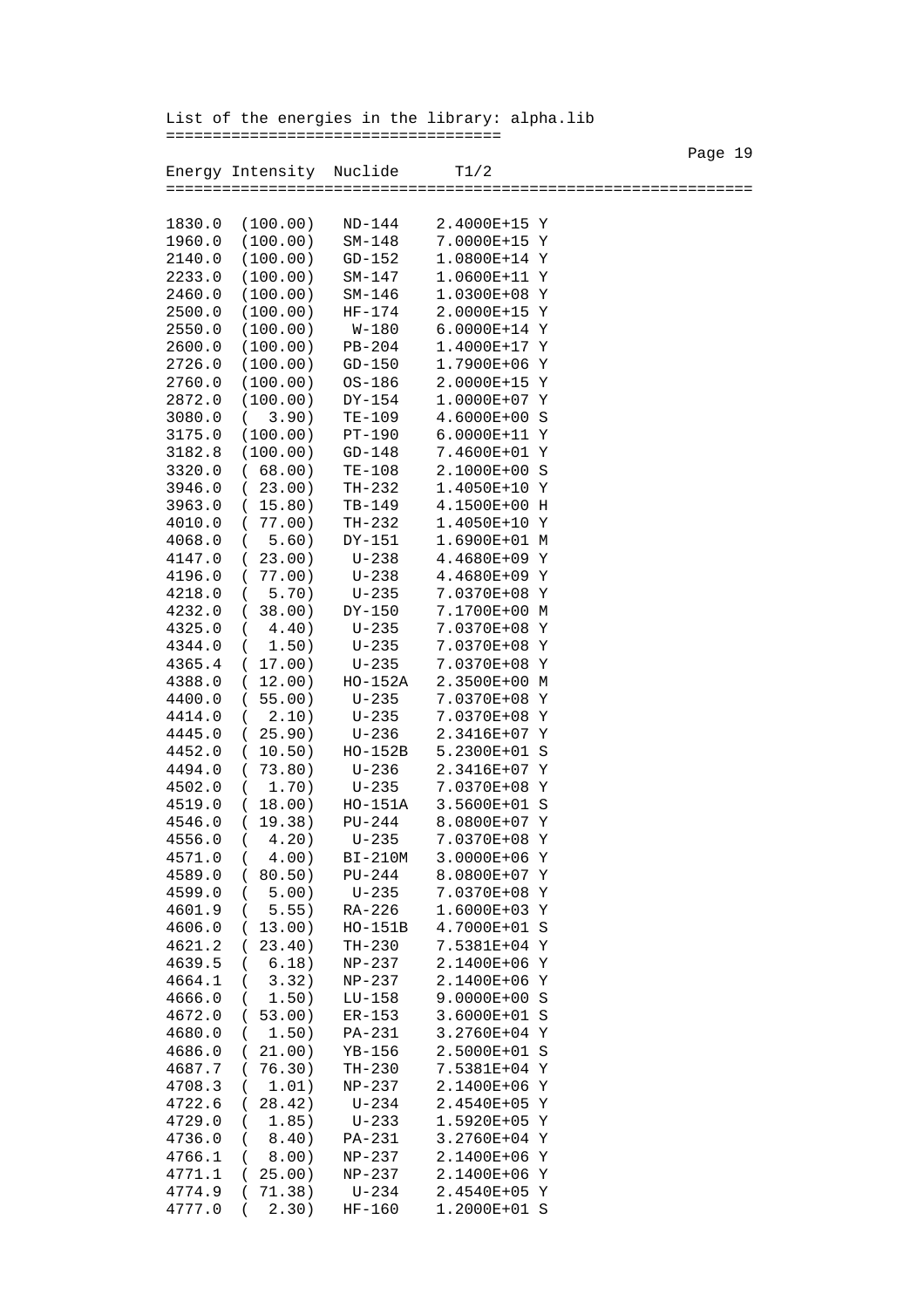List of the energies in the library: alpha.lib

====================================

Page 20 Energy Intensity Nuclide T1/2 =============================================================== 4783.5 ( 14.90) U-233 1.5920E+05 Y 4784.5 ( 94.45) RA-226 1.6000E+03 Y 4788.1 ( 47.00) NP-237 2.1400E+06 Y 1.27) TH-229 7.3400E+03 Y 4801.0 ( 90.00) ER-152 1.0100E+01 S 1.56) NP-237 2.1400E+06 Y 4814.6 ( 9.30) TH-229 7.3400E+03 Y<br>4817.4 ( 2.50) NP-237 2.1400E+06 Y 4817.4 ( 2.50) NP-237 2.1400E+06 Y 4.70) CM-247 4824.2 ( 82.70) U-233 1.5920E+05 Y 4837.0 ( 4.80) TH-229 7.3400E+03 Y 4845.3 ( 56.20) TH-229 7.3400E+03 Y 4851.0 ( 1.40) PA-231 3.2760E+04 Y 4856.3 ( 22.40) PU-242 3.7630E+05 Y 4868.0 (71.00) CM-247 1.5600E+07 Y<br>4873.1 (2.60) NP-237 2.1400E+06 Y 4873.1 ( 2.60) NP-237 4882.0 ( 99.17) PO-209 1.0200E+02 Y 4900.6 (77.50) PU-242 3.7630E+05 Y<br>4901.0 (10.20) TH-229 7.3400E+03 Y 4901.0 ( 10.20) TH-229 7.3400E+03 Y 4908.0 ( 38.00) BI-210M 3.0000E+06 Y 4933.0 ( 3.00) PA-231 3.2760E+04 Y 4940.0 ( 2.10) OS-173 1.6000E+01 S 4941.0 ( 1.60) CM-247 4946.0 ( 57.00) BI-210M 3.0000E+06 Y 4950.0 ( 22.80) PA-231 4959.0 ( 44.00) TM-154A 5.0000E+00 S 4967.5 ( 5.97) TH-229 4978.5 ( 3.17) TH-229 7.3400E+03 Y 4983.0 ( 2.00) CM-247 1.5600E+07 Y 4984.0 ( 1.40) PA-231 3.2760E+04 Y 4996.0 ( 6.00) LU-157 5.5000E+00 S 5011.0 ( 25.40) PA-231 3.2760E+04 Y 5028.0 ( 20.00) PA-231 3.2760E+04 Y 5030.5 ( 2.50) PA-231 5035.1 ( 16.54) CM-248 3.4000E+05 Y 5036.0 ( 86.00) TM-154B 3.5000E+00 S 5050.0 ( 5.20) TH-229 7.3400E+03 Y 5050.0 (100.00) RE-169M 1.2900E+01 S 5052.0 ( 1.60) TH-229 7.3400E+03 Y 5057.3 ( 11.00) PA-231 3.2760E+04 Y 5078.6 ( 75.13) CM-248 3.4000E+05 Y 5095.0 ( 12.00) HF-159 5105.5 ( 11.80) PU-239 2.4090E+04 Y 5110.0 ( 85.50) TM-153 1.5900E+00 S 5114.0 ( 99.99) PO-208 5123.7 ( 27.00) PU-240 6.5630E+03 Y 5143.8 ( 15.00) PU-239 2.4090E+04 Y 5145.0 ( 1.20) CM-247 1.5600E+07 Y 5148.0 ( 2.60) W-164 6.4000E+00 S 5156.7 ( 73.10) PU-239 2.4090E+04 Y 5168.2 ( 73.00) PU-240 6.5630E+03 Y 5181.0 ( 1.10) AM-243 7.3800E+03 Y 5210.0 ( 5.70) CM-247 1.5600E+07 Y 5223.5 ( 5.45) PO-206 8.8000E+00 D 5233.5 ( 10.60) AM-243 7.3800E+03 Y 5245.0 ( 1.70) OS-171 8.0000E+00 S 5263.4 ( 31.70) U-232 6.8900E+01 Y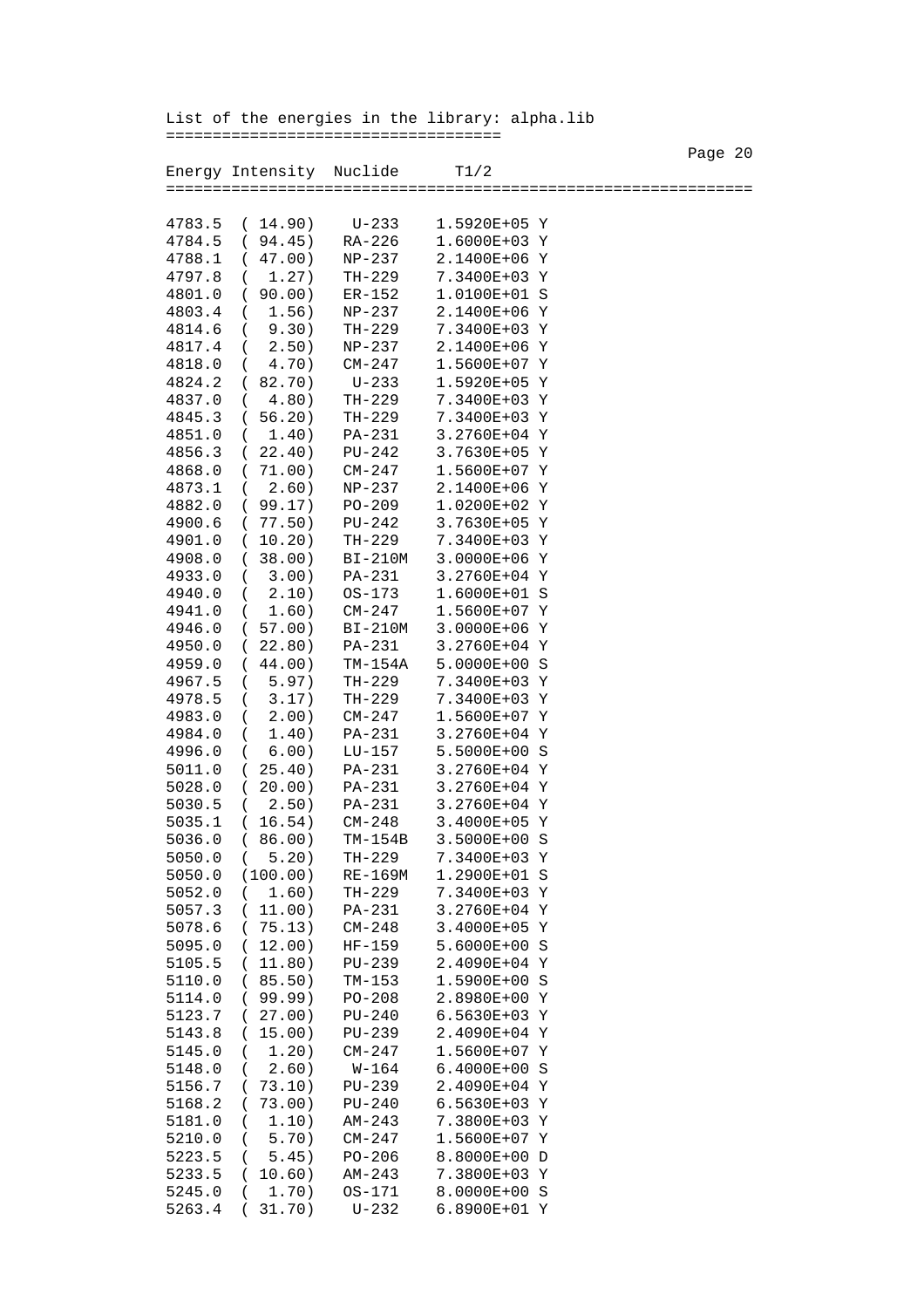Page 21 Energy Intensity Nuclide T1/2 =============================================================== 5265.0 ( 13.80) CM-247 1.5600E+07 Y 5268.0 ( 46.00) HF-158 2.9000E+00 S 5275.4 ( 87.90) AM-243 7.3800E+03 Y 5303.8 ( 4.97) CM-245 8.5000E+03 Y 5304.4 (100.00) PO-210 1.3838E+02 D 5320.2 ( 68.00) U-232 6.8900E+01 Y 5332.0 ( 93.00) YB-154 4.2000E-01 S 5339.0 ( 27.00) TH-228 1.9130E+00 Y 5343.0 ( 20.99) CM-246 4.7300E+03 Y 5362.0 ( 93.18) CM-245 8.5000E+03 Y 5385.0 ( 41.00) W-163 2.5000E+00 S 5386.0 ( 78.98) CM-246 4.7300E+03 Y 5388.0 ( 1.65) AM-241 4.3220E+02 Y 5399.0 ( 12.00) OS-170 6.9000E+00 S 5423.3 ( 72.40) TH-228 1.9130E+00 Y 5433.6 ( 2.27) RA-223 1.1434E+01 D<br>5442.9 ( 13.10) AM-241 4.3220E+02 Y 5442.9 (13.10) AM-241 4.3220E+02 Y<br>5444.6 (5.00) RA-224 3.6650E+00 D 5444.6 ( 5.00) RA-224 5455.0 ( 1.50) BK-247 1.3800E+03 Y 5456.5 ( 29.00) PU-238 8.7740E+01 Y 5458.0 ( 7.20) PT-178 5485.6 ( 84.00) AM-241 4.3220E+02 Y<br>5489.5 ( 99.92) RN-222 3.8230E+00 D 5489.5 ( 99.92) RN-222 3.8230E+00 D 5499.2 ( 70.90) PU-238 8.7740E+01 Y 5500.0 ( 7.00) BK-247 1.3800E+03 Y<br>5505.0 ( 2.75) OS-169 3.5000E+00 S 5505.0 ( 2.75) OS-169 3.5000E+00 S 5506.0 ( 13.00) RE-165 2.4000E+00 S 5527.0 ( 5.00) PT-177 5530.0 ( 45.00) BK-247 1.3800E+03 Y 5535.0 ( 1.11) HG-184 3.0600E+01 S 5536.0 ( 46.00) W-162 1.3900E+00 S 5540.0 ( 9.16) RA-223 1.1434E+01 D 5566.0 ( 1.50) CF-251 8.9800E+02 Y 5570.0 ( 8.25) OS-169 3.5000E+00 S 5588.0 ( 2.00) PO-202 5606.9 ( 24.20) RA-223 1.1434E+01 D 5608.0 ( 1.10) AC-225 1.0000E+01 D 5632.0 ( 4.50) CF-251 8.9800E+02 Y 5637.0 ( 4.50) AC-225 1.0000E+01 D 5647.0 ( 4.10) AT-209 5.4100E+00 H 5648.0 ( 3.50) CF-251 8.9800E+02 Y 5653.0 ( 5.50) BK-247 1.3800E+03 Y 5653.0 ( 5.28) HG-185 5.0000E+01 S<br>5662.0 ( 49.00) OS-168 2.0000E+00 S 5662.0 ( 49.00) OS-168 2.0000E+00 S 5668.0 ( 2.06) TH-227 1.8718E+01 D 5677.0 ( 35.00) CF-251 5681.0 ( 1.40) AC-225 1.0000E+01 D 5683.0 ( 1.60) PO-201 1.5300E+01 M 5685.6 ( 94.98) RA-224 3.6650E+00 D 5686.0 ( 1.60) CM-243 2.8500E+01 Y 5687.0 ( 13.00) BK-247 1.3800E+03 Y 5693.0 ( 1.50) TH-227 1.8718E+01 D 5700.8 ( 3.63) TH-227 1.8718E+01 D 5709.0 ( 17.00) BK-247 1.3800E+03 Y 5709.0 ( 8.20) TH-227 1.8718E+01 D 5713.2 ( 4.89) TH-227 1.8718E+01 D 5716.4 ( 52.50) RA-223 1.1434E+01 D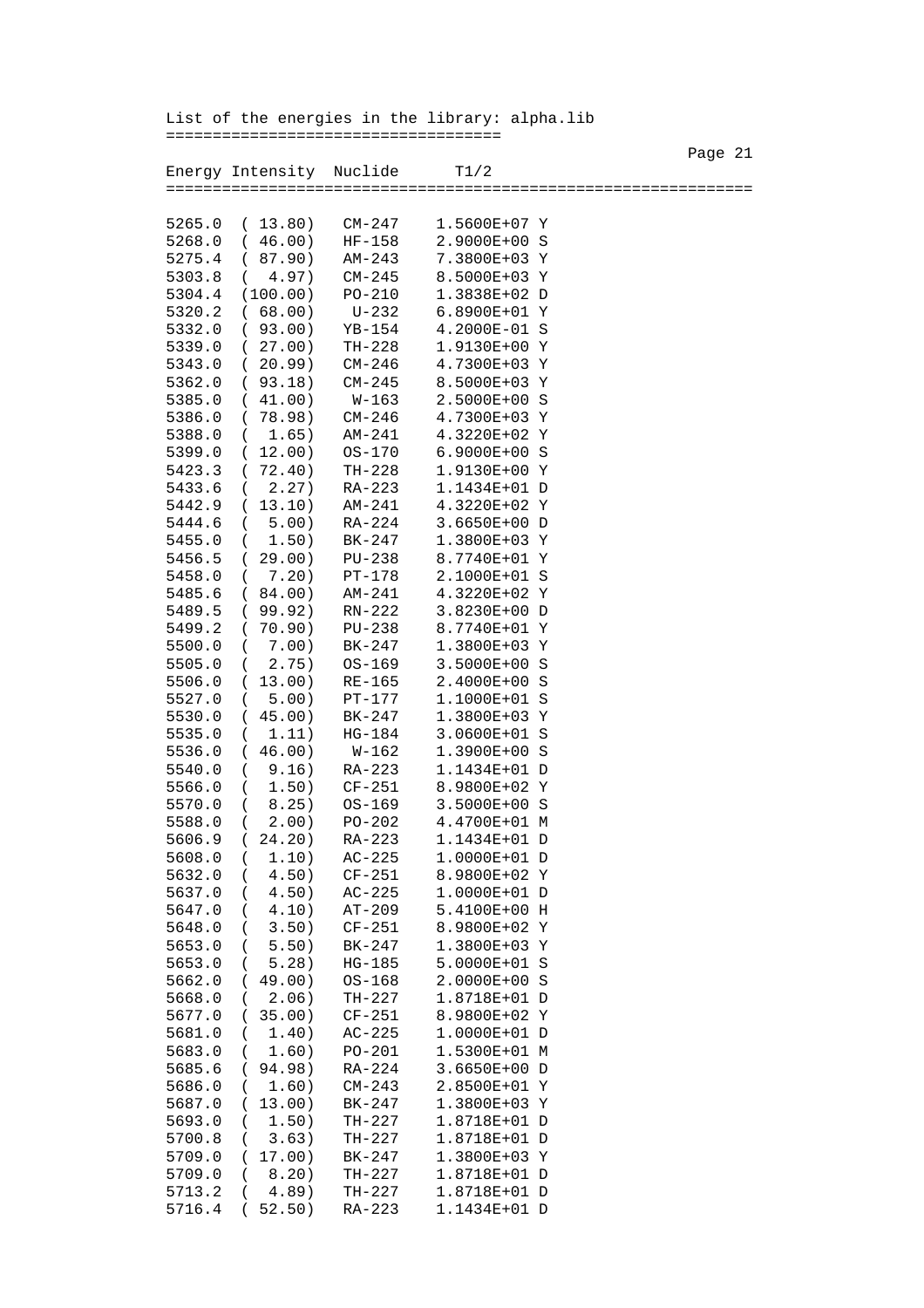List of the energies in the library: alpha.lib

====================================

Page 22 and the state of the state of the state of the state of the state of the state of the state of the state of the state of the state of the state of the state of the state of the state of the state of the state of th Energy Intensity Nuclide T1/2 =============================================================== 5721.0 ( 30.56) PU-236 2.8510E+00 Y 5723.0 ( 2.90) AC-225 1.0000E+01 D 5731.0 ( 10.00) AC-225 1.0000E+01 D 5742.2 ( 10.57) CM-243 2.8500E+01 Y 5747.2 ( 9.50) RA-223 1.1434E+01 D<br>5753.0 ( 4.30) BK-247 1.3800E+03 Y 4.30) BK-247 1.3800E+03 Y<br>37.99) PT-176 6.3300E+00 S 5757.0 ( 37.99) PT-176<br>5757.1 ( 20.30) TH-227 5757.1 ( 20.30) TH-227 1.8718E+01 D 5758.0 ( 8.70) AT-207 1.8000E+00 H 5758.2 ( 3.70) CF-249 3.5060E+02 Y 5762.0 ( 3.80) CF-251 8.9800E+02 Y 5762.8 ( 23.60) CM-244 1.8099E+01 Y 5767.7 ( 69.26) PU-236 2.8510E+00 Y 5778.0 ( 1.80) RN-221 2.5000E+01 M<br>5784.0 ( 16.38) RN-211 1.4600E+01 H 5784.0 ( 16.38) RN-211 5785.1 ( 73.32) CM-243 2.8500E+01 Y 5786.0 ( 2.90) PO-201M 8.9000E+00 M 5788.0 ( 2.16) RN-221 2.5000E+01 M 5790.6 ( 8.60) AC-225 1.0000E+01 D 5792.5 ( 18.10) AC-225 5793.0 (2.00) CF-251 8.9800E+02 Y<br>5793.0 (5.50) BK-247 1.3800E+03 Y 5793.0 ( 5.50) BK-247 1.3800E+03 Y<br>5805.0 ( 76.40) CM-244 1.8099E+01 Y 5805.0 ( 76.40) CM-244 1.8099E+01 Y 5807.5 ( 1.27) TH-227 1.8718E+01 D 5811.9 ( 84.40) CF-249 5814.0 ( 4.20) CF-251 8.9800E+02 Y 5817.5 ( 32.00) U-230 2.0800E+01 D 5829.0 ( 51.60) AC-225 5831.0 ( 4.70) PT-175 2.5500E+00 S 5835.0 ( 1.21) HG-183 8.8000E+00 S 5848.8 ( 1.04) CF-249 3.5060E+02 Y 5851.0 ( 8.84) RN-211 1.4600E+01 H 5852.0 ( 27.00) CF-251 8.9800E+02 Y 5863.0 ( 15.00) PO-200 1.1500E+01 M 5866.6 ( 2.42) TH-227 5867.0 ( 41.70) AT-211 7.2140E+00 H 5867.0 ( 15.05) HG-182 1.1200E+01 S 5869.0 ( 2.00) BI-213 4.5590E+01 M 5888.3 ( 67.40) U-230 2.0800E+01 D 5899.0 ( 57.60) BI-193 6.7000E+01 S 5902.0 ( 10.00) AT-205 2.6200E+01 M 5903.0 ( 2.79) CF-249 3.5060E+02 Y 5905.0 ( 21.11) HG-183 8.8000E+00 S<br>5916.0 ( 1.32) HG-181 3.6000E+00 S 5916.0 ( 1.32) HG-181 3.6000E+00 S<br>5938.0 ( 1.58) HG-181 3.6000E+00 S 5938.0 ( 1.58) HG-181 5945.2 ( 4.00) CF-249 3.5060E+02 Y 5951.0 ( 4.40) AT-204 9.2000E+00 M 5952.0 ( 12.00) PO-199 5.2000E+00 M 5959.7 ( 3.00) TH-227 1.8718E+01 D 5964.0 ( 55.02) PT-175 2.5500E+00 S 5977.9 ( 23.40) TH-227 1.8718E+01 D 5980.0 ( 22.00) PB-188 2.4500E+01 S 5989.1 ( 15.09) CF-250 1.3080E+01 Y 5992.2 ( 6.48) CM-243 2.8500E+01 Y 6002.4 ( 99.96) PO-218 3.1100E+00 M 6006.0 ( 22.90) HG-181 3.6000E+00 S 6008.8 ( 2.90) TH-227 1.8718E+01 D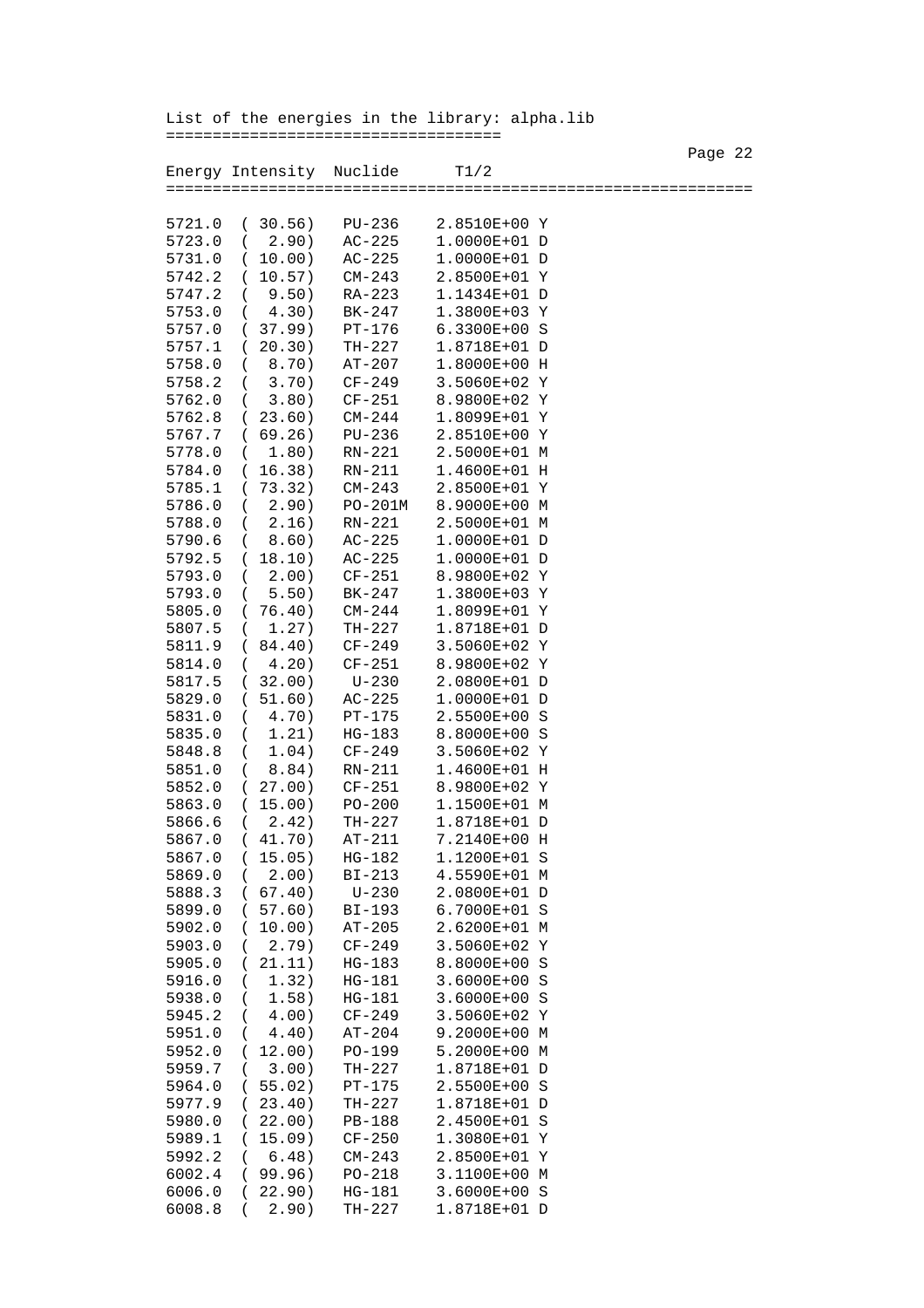Page 23 Energy Intensity Nuclide T1/2 =============================================================== 6013.0 ( 4.69) BI-212M 2.5000E+01 M 6014.0 ( 11.60) CF-251 8.9800E+02 Y 6030.8 ( 84.53) CF-250 1.3080E+01 Y 6037.0 ( 18.04) RN-221 2.5000E+01 M 6038.0 ( 4.80) PT-175 2.5500E+00 S 6038.2 ( 24.50) TH-227 1.8718E+01 D 6039.0 ( 16.94) RN-209 2.8500E+01 M 6040.0 ( 95.99) RN-210 2.4000E+00 H 6051.0 ( 25.23) BI-212 6.0550E+01 M 6056.0 ( 2.19) AC-224 2.9000E+00 H 6058.0 ( 4.69) CM-243 2.8500E+01 Y 6059.0 ( 39.00) PO-199M 4.2000E+00 M 6065.0 ( 20.00) BI-192 4.2000E+01 S 6067.0 ( 1.50) CM-243 2.8500E+01 Y 6069.6 ( 25.90) CM-242 1.6294E+02 D 6073.0 ( 2.00) PB-187B 1.8300E+01 S 6074.0 ( 2.70) CF-251 8.9800E+02 Y 6075.7 ( 15.21) CF-252 2.6450E+00 Y 6088.0 ( 31.00) AT-203 7.3700E+00 M 6090.1 ( 9.63) BI-212 6.0550E+01 M 6099.5 ( 1.27) TH-226 3.0900E+01 M 6106.0 ( 4.00) BI-195M 8.7000E+01 S 6112.9 ( 74.10) CM-242 1.6294E+02 D 6118.2 ( 81.60) CF-252 2.6450E+00 Y 6120.0 ( 49.00) HG-180 6126.4 ( 15.10) FR-221 4.9000E+00 M 6133.0 ( 22.83) RN-207 9.3000E+00 M 6135.0 ( 7.68) AT-202 3.0200E+00 M 6137.9 ( 2.56) AC-224 2.9000E+00 H 6139.0 ( 51.97) RN-208 2.4350E+01 M 6140.0 ( 1.11) CF-249 3.5060E+02 Y 6151.0 ( 1.92) PU-234 8.8000E+00 H 6155.0 ( 1.13) TL-184 1.1000E+01 S 6174.0 ( 2.52) BI-193 6.7000E+01 S 6182.0 ( 70.00) PO-198 1.7600E+00 M 6194.0 ( 2.17) CF-249 3.5060E+02 Y 6202.0 ( 4.08) PU-234 8.8000E+00 H 6203.2 ( 1.19) AC-224 2.9000E+00 H 6210.0 ( 2.04) AC-224 2.9000E+00 H 6217.0 ( 19.60) CF-248 3.3350E+02 D 6228.0 ( 4.32) AT-202 3.0200E+00 M 6234.0 ( 22.80) TH-226 3.0900E+01 M 6235.0 ( 3.05) RA-222 6243.0 ( 1.34) FR-221 4.9000E+00 M 6247.9 ( 28.76) CM-240 6258.0 ( 80.00) CF-248 3.3350E+02 D 6258.0 ( 1.60) NP-231 4.8800E+01 M 6258.0 ( 68.00) RN-206 5.6700E+00 M 6262.0 ( 16.34) FR-212 2.0000E+01 M 6262.0 ( 23.00) RN-205 1.7000E+02 S 6264.0 ( 99.95) RN-212 2.4000E+01 M 6275.0 ( 97.00) AT-219 5.4000E+01 S 6278.8 ( 15.96) BI-211 2.1400E+00 M 6281.0 ( 44.00) PO-197 5.6000E+01 S 6288.0 ( 53.00) HG-179 1.0900E+00 S 6288.3 ( 99.90) RN-220 5.5600E+01 S 6290.0 ( 11.88) PB-185 4.1000E+00 S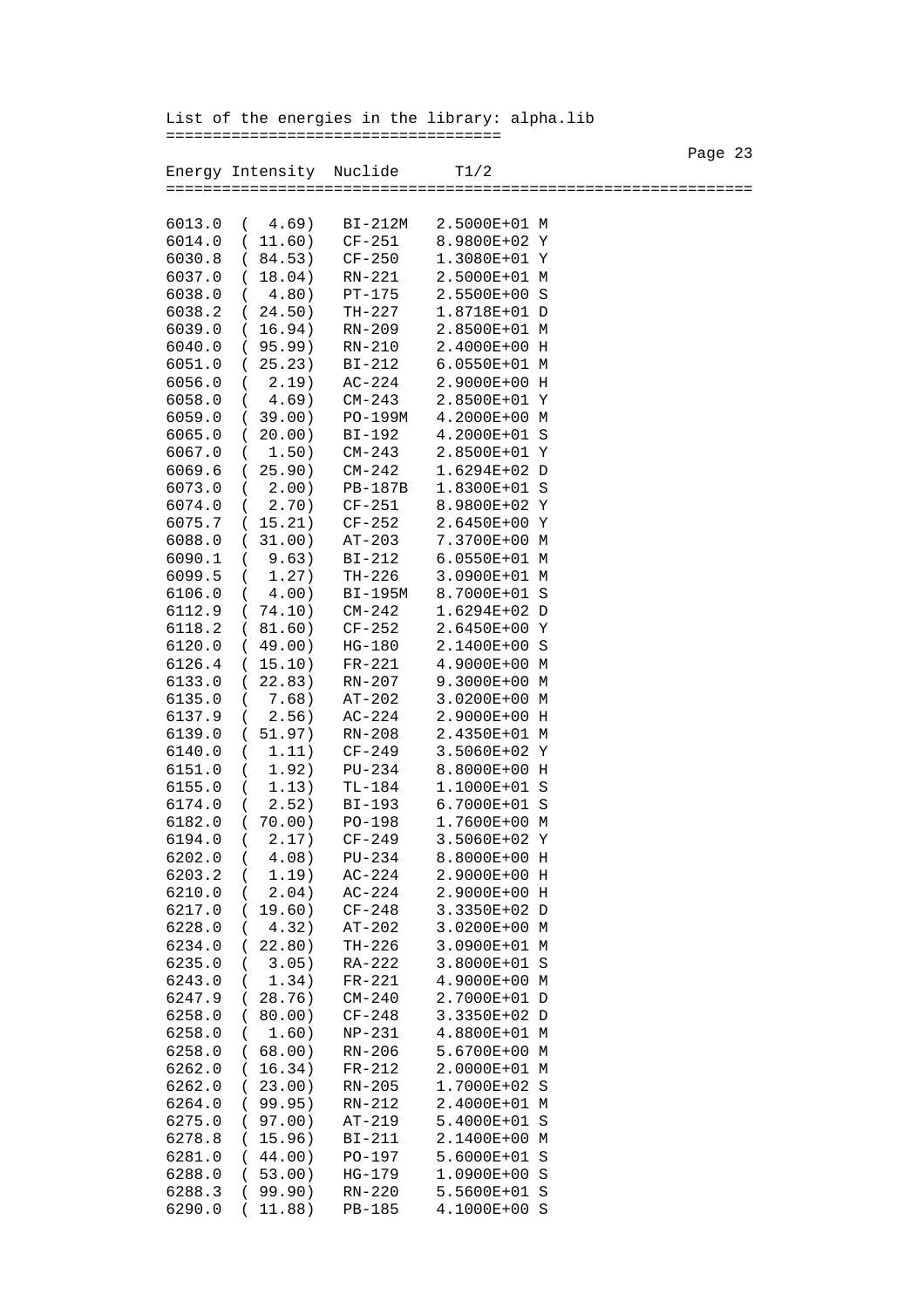Page 24 Energy Intensity Nuclide T1/2 =============================================================== 6290.7 ( 70.74) CM-240 2.7000E+01 D 6297.0 ( 2.20) U-229 5.8000E+01 M 6297.0 ( 23.45) BI-212M 2.5000E+01 M 6299.5 ( 7.02) ES-255 3.9800E+01 D 6311.0 ( 39.20) BI-191 1.3000E+01 S<br>6312.0 ( 1.80) TH-225 8.0000E+00 M 1.80) TH-225 8.0000E+00 M<br>4.00) U-229 5.8000E+01 M 6332.0 ( 4.00) U-229<br>6335.0 ( 4.39) FR-212 2.0000E+01 M 6335.0 (100.00) PB-186 4.7000E+00 S 6336.0 ( 32.16) BI-212M 2.5000E+01 M 6337.5 ( 75.50) TH-226 3.0900E+01 M 6340.0 ( 14.85) PB-185 4.1000E+00 S 6341.0 ( 83.40) FR-221 4.9000E+00 M 6342.5 ( 1.33) FR-212 2.0000E+01 M 6344.0 ( 71.00) AT-201 8.9000E+01 S 6345.0 ( 1.80) TH-225 8.0000E+00 M  $6356.0$  (  $6.80$ )  $PA-227$ <br> $6358.6$  (  $2.60$ ) ES-254 6358.6 ( 2.60) ES-254 2.7570E+02 D 6360.0 ( 12.80) U-229 5.8000E+01 M 6376.0 ( 2.21) PA-227 6383.0 ( 10.32) FR-212 2.0000E+01 M 6385.0 ( 84.00) PO-197M 2.6000E+01 S 6401.0 ( 8.16) PA-227 3.8300E+01 M 6405.0 ( 9.46) FR-212 6406.0 ( 50.49) PB-185 4.1000E+00 S 6412.0 ( 21.14) AT-200 4.3000E+01 S 6413.0 ( 1.25) FR-220 2.7400E+01 S<br>6415.0 ( 12.92) PA-227 3.8300E+01 M 6415.0 ( 12.92) PA-227 6415.8 ( 1.80) ES-254 2.7570E+02 D 6417.0 ( 68.00) RN-204 1.2400E+00 S 6423.0 ( 10.03) PA-227 3.8300E+01 M 6424.7 ( 7.50) RN-219 3.9600E+00 S 6428.8 ( 93.10) ES-254 6441.0 ( 2.00) FM-257 1.0050E+02 D 6441.0 ( 13.50) TH-225 8.0000E+00 M 6450.0 ( 90.00) BI-190 5.4000E+00 S 6460.0 ( 1.76) AC-222M 6.6000E+01 S 6465.0 ( 43.10) PA-227 3.8300E+01 M 6465.0 ( 13.65) AT-200 4.3000E+01 S 6473.0 ( 3.07) AC-223 2.2000E+00 M 6478.0 ( 38.70) TH-225 8.0000E+00 M 6480.0 ( 24.00) BI-193M 3.5000E+00 S 6482.0 ( 1.66) ES-252 4.7170E+02 D 6482.0 ( 1.30) FR-220 6485.0 ( 17.82) PB-185 4.1000E+00 S 6498.0 ( 66.00) RN-203 4.5000E+01 S 6501.0 ( 12.60) TH-225 8.0000E+00 M 6520.0 ( 93.40) FM-257 1.0050E+02 D 6520.0 ( 10.00) CM-238 2.4000E+00 H 6520.0 ( 95.00) PO-196 5.5000E+00 S 6527.0 ( 2.99) FR-220 2.7400E+01 S 6528.4 ( 3.07) AC-223 2.2000E+00 M 6534.0 ( 70.00) FR-211 3.1000E+00 M 6535.0 ( 2.49) FR-220 2.7400E+01 S 6535.0 ( 2.97) PB-185 4.1000E+00 S 6536.0 ( 20.00) AT-200M 4.3000E+00 S 6539.0 ( 95.00) PO-217 1.0000E+01 S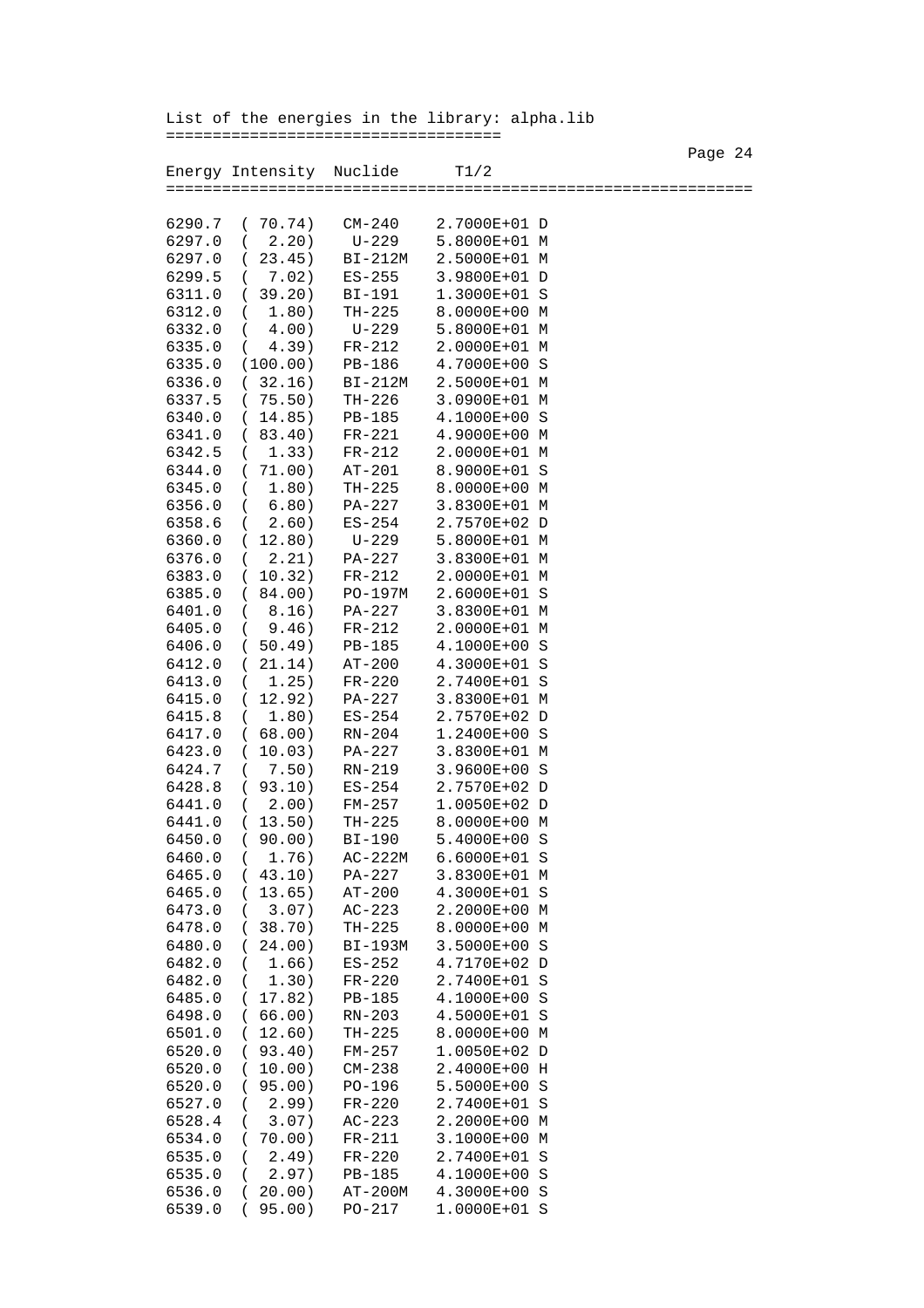Page 25 Energy Intensity Nuclide T1/2 =============================================================== 6542.0 ( 7.60) PU-232 3.4100E+01 M 6543.0 ( 60.00) FR-210 3.1800E+00 M 6548.0 (100.00) RN-203M 2.8000E+01 S 6552.8 ( 12.20) RN-219 3.9600E+00 S 6556.0 ( 96.90) RA-222 3.8000E+01 S 6562.0 ( 10.34) ES-252 4.7170E+02 D 6563.0 ( 13.56) AC-223 2.2000E+00 M 3.00) RA-221 2.8000E+01 S 6582.0 ( 9.77) FR-220 2.7400E+01 S 6588.0 ( 8.00) RA-221 2.8000E+01 S 6590.0 ( 27.55) U-228 9.1000E+00 M 6592.0 ( 6.60) ES-253 2.0470E+01 D 6600.0 ( 12.40) PU-232 3.4100E+01 M 6610.0 ( 34.00) RA-221 2.8000E+01 S 6623.1 ( 83.77) BI-211 2.1400E+00 M 6627.0 ( 2.70) TH-225 8.0000E+00 M 6630.0 ( 6.48) FR-220 2.7400E+01 S 6632.0 ( 60.95) ES-252 4.7170E+02 D 6632.7 ( 89.80) ES-253 2.0470E+01 D 6636.0 ( 90.00) FR-208 5.9100E+01 S 6636.0 ( 85.00) RN-202 9.8500E+00 S 6636.0 ( 92.00) AT-199 7.0000E+00 S 6642.0 ( 12.16) FR-220 2.7400E+01 S 6646.0 ( 44.15) AC-223 2.2000E+00 M 6646.0 ( 89.00) FR-209 6650.0 ( 2.70) TH-225 8.0000E+00 M 6654.0 ( 6.39) AT-218 1.6000E+00 S 6660.0 ( 3.00) NP-230 4.6000E+00 M 6660.9 ( 31.48) AC-223 2.2000E+00 M 6665.0 ( 20.00) RA-221 2.8000E+01 S 6672.0 ( 96.00) BI-189 1.5000E+00 S 6674.0 ( 2.78) FM-253 3.0000E+00 D 6684.0 ( 66.50) U-228 9.1000E+00 M 6686.0 ( 61.09) FR-220 2.7400E+01 S 6694.0 ( 89.91) AT-218 1.6000E+00 S 6695.0 ( 3.49) FM-257 1.0050E+02 D 6700.0 ( 1.80) TH-225 8.0000E+00 M 6708.4 ( 21.80) CF-246 3.5700E+01 H 6710.0 ( 7.04) AC-222M 6.6000E+01 S 6716.0 ( 72.00) MD-258 5.5000E+01 D 6721.0 ( 80.00) RN-201 7.0000E+00 S 6744.0 ( 6.30) TH-225 8.0000E+00 M 6748.0 (100.00) AT-198 6750.0 ( 13.20) AC-222M 6.6000E+01 S 6750.2 ( 78.00) CF-246 3.5700E+01 H 6757.0 ( 3.60) AT-218 1.6000E+00 S 6758.0 ( 30.00) RA-221 2.8000E+01 S 6767.0 ( 95.00) FR-207 1.4800E+01 S 6770.0 ( 1.20) TH-224 1.0400E+00 S 6770.0 ( 90.00) RN-201M 3.8000E+00 S 6775.0 (100.00) FR-213 3.4600E+01 S 6778.5 (100.00) PO-216 1.5000E-01 S 6790.0 ( 28.00) MD-258 5.5000E+01 D 6790.0 ( 93.00) FR-206 1.5900E+01 S 6798.0 ( 8.10) TH-225 8.0000E+00 M 6810.0 ( 23.76) AC-222M 6.6000E+01 S 6819.3 ( 80.90) RN-219 3.9600E+00 S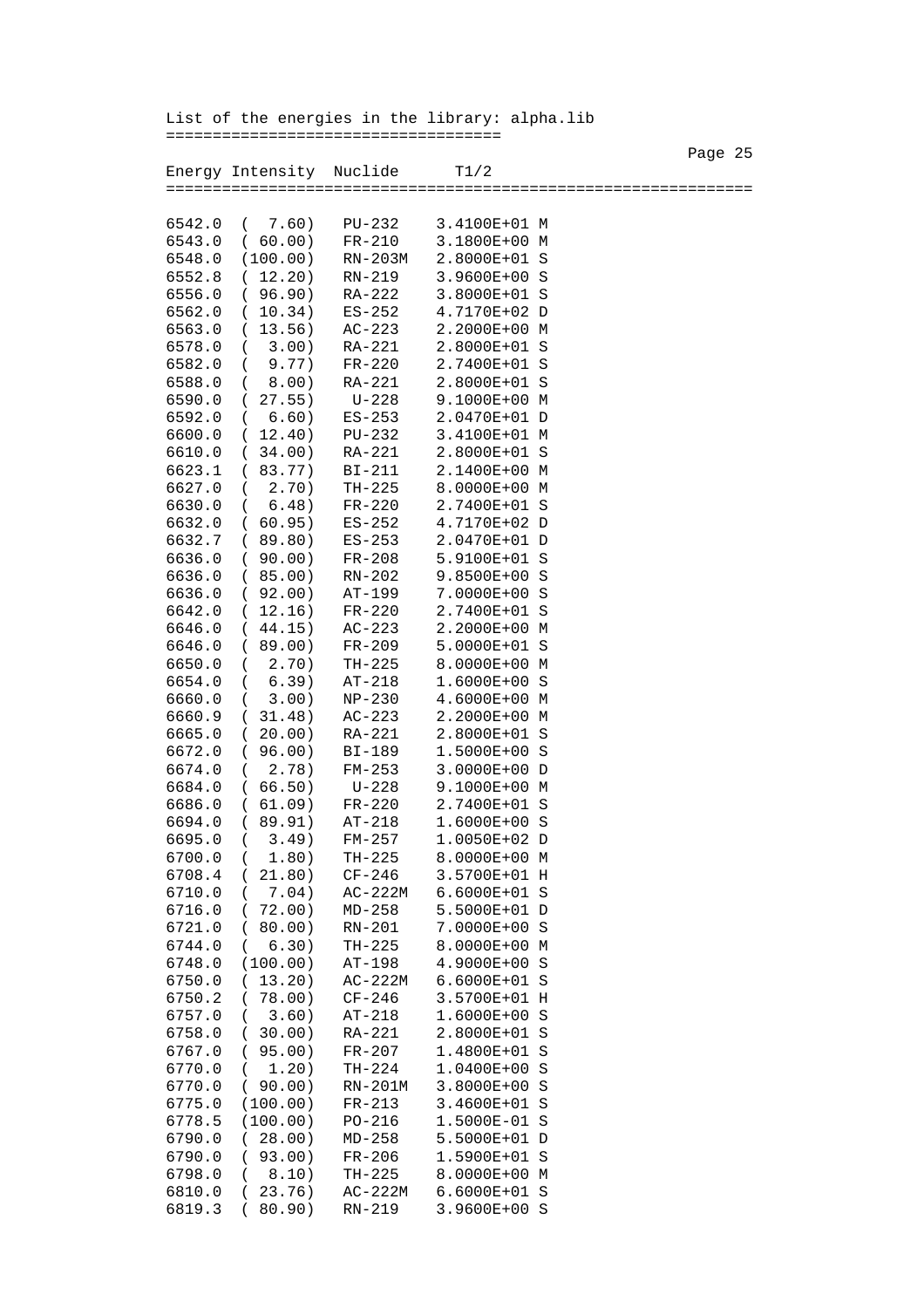Page 26 and the state of the state of the state of the state of the state of the state of the state of the state of the state of the state of the state of the state of the state of the state of the state of the state of th Energy Intensity Nuclide T1/2 =============================================================== 6823.0 ( 34.04) PA-226 1.8000E+00 M 6833.0 ( 1.57) FM-251 5.3000E+00 H 6840.0 ( 8.80) AC-222M 6.6000E+01 S 6847.0 ( 1.01) FM-253 3.0000E+00 D 6853.0 ( 26.00) AT-198M 1.5000E+00 S 6863.0 ( 38.48) PA-226 1.8000E+00 M 6870.0 ( 1.13) FM-256 1.5760E+02 M 6870.0 (100.00) U-227 1.1000E+00 M 6890.0 ( 50.00) NP-229 4.0000E+00 M 6890.0 ( 13.20) AC-222M 6.6000E+01 S 6901.0 ( 1.18) FM-253 3.0000E+00 D 6901.0 ( 94.00) RA-212 1.3000E+01 S 6909.0 ( 98.00) RN-200 1.0000E+00 S 6912.0 ( 93.00) RA-211 1.3000E+01 S 6915.0 ( 6.89) FM-256 1.5760E+02 M 6917.0 (100.00) FR-205 3.9600E+00 S 6943.0 ( 5.12) FM-253 3.0000E+00 D  $(5.04)$  FM-255 2.0070E+01 H 6967.0 ( 6.00) AC-222 4.2000E+00 S 6967.0 ( 24.00) FR-204 2.1000E+00 S 6970.0 ( 7.04) AC-222M 6.6000E+01 S 6998.0 ( 15.00) FM-252 2.5390E+01 H 7000.0 ( 19.00) TH-224 7000.0 ( 13.20) AC-222M 6.6000E+01 S 7000.0 ( 3.56) AC-214 8.2000E+00 S 7008.0 (100.00) RA-209 4.6000E+00 S 7013.0 ( 94.00) AC-222 4.2000E+00 S 7018.0 (100.00) RA-210 7022.0 ( 93.40) FM-255 2.0070E+01 H 7027.0 ( 56.00) FR-204 2.1000E+00 S 7039.0 ( 84.00) FM-252 2.5390E+01 H 7060.0 ( 10.08) CF-243 1.0700E+01 M 7064.0 ( 10.00) MD-257 5.2000E+00 H 7067.0 ( 99.89) AT-217 3.2300E-02 S 7082.0 ( 39.16) AC-214 7106.0 ( 1.61) FR-218M 2.2000E-02 S 7116.0 ( 4.00) BI-189 1.5000E+00 S 7131.0 (100.00) RA-208 1.4000E+00 S 7133.0 ( 89.10) RA-207 1.3000E+00 S 7133.0 ( 99.84) RN-218 3.5000E-02 S 7136.0 ( 99.94) RA-214 2.4600E+00 S 7140.0 ( 1.49) MD-256 7.6000E+01 M 7150.0 ( 14.19) FM-254 3.2400E+00 H<br>7168.0 ( 24.75) CF-244 1.9400E+01 M 7168.0 ( 24.75) CF-244 1.9400E+01 M 7170.0 ( 3.92) CF-243 7170.0 ( 79.00) TH-224 1.0400E+00 S 7170.0 ( 2.00) AC-221 5.2000E-02 S 7192.0 ( 84.95) FM-254 3.2400E+00 H 7195.0 ( 30.00) PA-225 1.8000E+00 S 7210.0 ( 5.86) MD-256 7.6000E+01 M 7210.0 ( 74.25) CF-244 1.9400E+01 M 7214.0 ( 46.28) AC-214 8.2000E+00 S 7240.0 ( 9.60) FR-218M 2.2000E-02 S 7245.0 ( 70.00) PA-225 1.8000E+00 S 7270.0 ( 90.87) PO-211M 2.5200E+01 S 7287.0 ( 60.00) TH-223 6.6000E-01 S 7313.2 ( 98.60) FR-219 2.1000E-02 S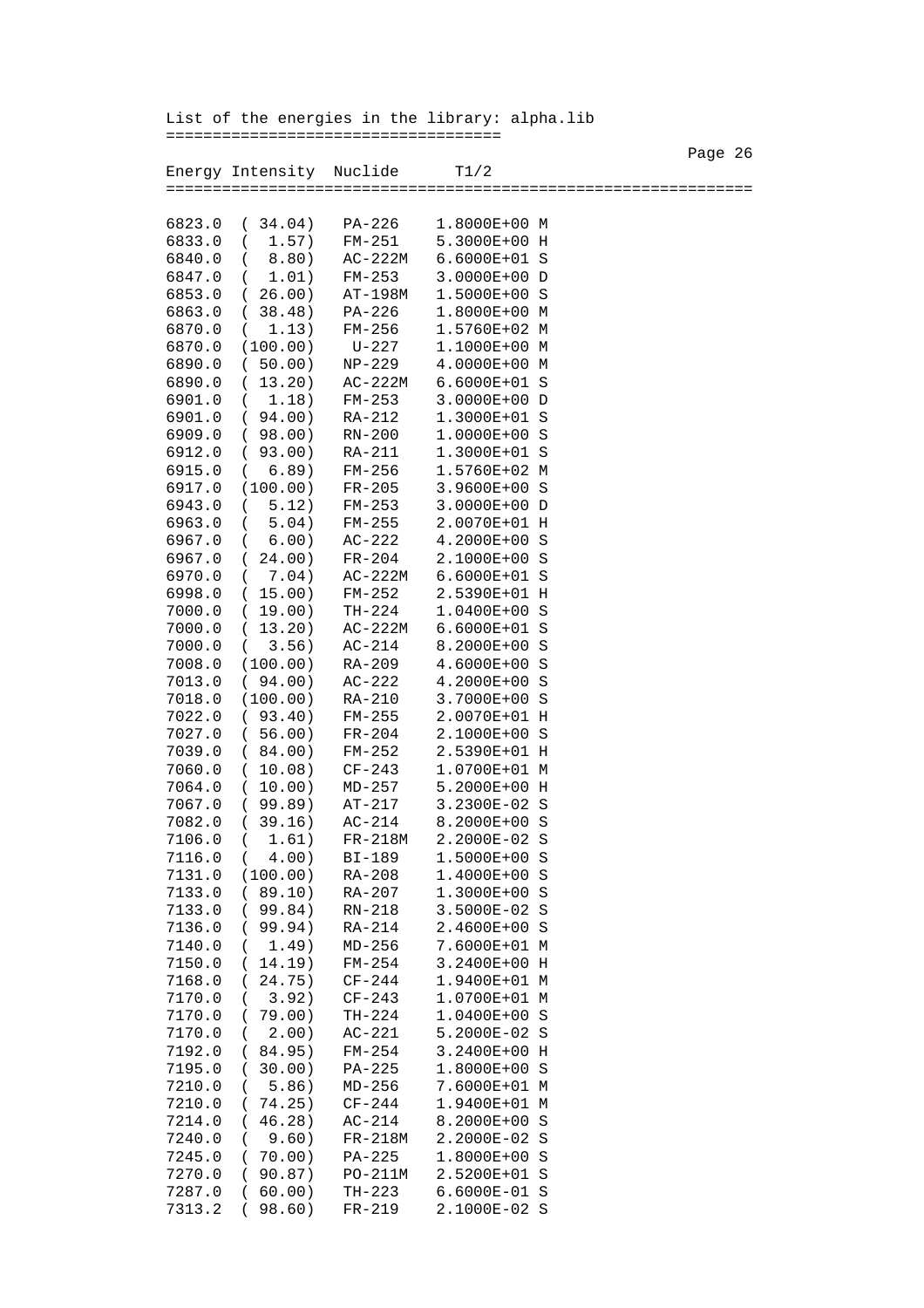Page 27 Energy Intensity Nuclide T1/2 =============================================================== 7317.0 ( 40.00) TH-223 6.6000E-01 S 7320.0 ( 7.00) ES-247 4.7000E+00 M 7326.0 ( 7.20) MD-255 2.7000E+01 M 7333.0 ( 8.00) TH-215 1.2000E+00 S 7335.0 ( 10.00) CF-241 3.7800E+00 M 7350.0 ( 9.90) ES-246 7.7000E+00 M 7351.0 ( 16.00) CF-242 3.6800E+00 M 7375.0 ( 8.00) AC-221 5.2000E-02 S 7385.0 ( 64.00) CF-242 3.6800E+00 M 7386.4 (100.00) PO-215 1.7800E-03 S 7390.0 ( 15.30) FM-250 3.0000E+01 M 7395.0 ( 52.00) TH-215 1.2000E+00 S 7398.0 ( 3.40) FR-218M 2.2000E-02 S<br>7430.0 ( 74.70) FM-250 3.0000E+01 M 7430.0 ( 74.70) FM-250 3.0000E+01 M 7440.0 ( 20.00) AC-221 5.2000E-02 S 7450.4 ( 98.92) PO-211 5.1600E-01 S 7455.0 ( 10.14) NO-259 6.0000E+01 M 7455.0 ( 99.00) RA-220 2.3000E-02 S 7490.0 (100.00) PA-224 9.5000E-01 S 7500.0 ( 30.42) NO-259 6.0000E+01 M 7524.0 ( 40.00) TH-215 1.2000E+00 S 7530.0 ( 15.00) FM-249 7533.0 ( 17.94) NO-259 6.0000E+01 M 7546.0 ( 30.00) CF-240 1.0600E+00 M 7550.0 ( 6.00) MD-251 4.0000E+00 M 7570.0 ( 4.00) ES-244 3.7000E+01 S 7572.0 ( 5.00) FR-218 7590.0 ( 70.00) CF-240 1.0600E+00 M 7605.0 ( 10.92) NO-259 6.0000E+01 M 7610.0 ( 23.00) AC-220 2.6100E-02 S 7616.0 ( 41.10) FR-218M 2.2000E-02 S 7618.0 ( 15.10) AT-212 3.1400E-01 S 7620.0 ( 1.72) NO-255 3.1000E+00 M 7645.0 ( 70.00) AC-221 5.2000E-02 S 7657.0 ( 11.90) FR-218M 2.2000E-02 S 7680.0 ( 21.00) AC-220 2.6100E-02 S 7680.0 ( 65.00) RA-219 1.0000E-02 S 7681.0 ( 16.10) FR-218M 2.2000E-02 S 7681.0 ( 83.50) AT-212 3.1400E-01 S 7685.0 ( 8.58) NO-259 6.0000E+01 M 7686.9 ( 99.99) PO-214 1.6430E-04 S 7697.0 ( 2.10) AT-216 3.0000E-04 S 7717.0 ( 1.47) NO-255 7725.0 ( 4.50) FR-218M 2.2000E-02 S 7730.0 ( 40.00) ES-245 1.3300E+00 M 7742.0 ( 99.90) RN-217 5.4000E-04 S 7750.0 ( 4.20) MD-250 5.2000E+01 S 7750.0 ( 1.30) FR-218M 2.2000E-02 S 7771.0 ( 5.46) NO-255 3.1000E+00 M 7790.0 ( 13.00) AC-220 2.6100E-02 S 7800.0 ( 97.00) AT-216 3.0000E-04 S 7810.0 ( 1.60) FR-218M 2.2000E-02 S 7820.0 ( 1.80) MD-250 5.2000E+01 S 7830.0 ( 19.80) FM-248 3.6000E+01 S 7837.0 ( 65.30) AT-212M 1.1900E-01 S 7850.0 ( 24.00) AC-220 2.6100E-02 S 7867.0 ( 93.00) FR-218 1.3000E-03 S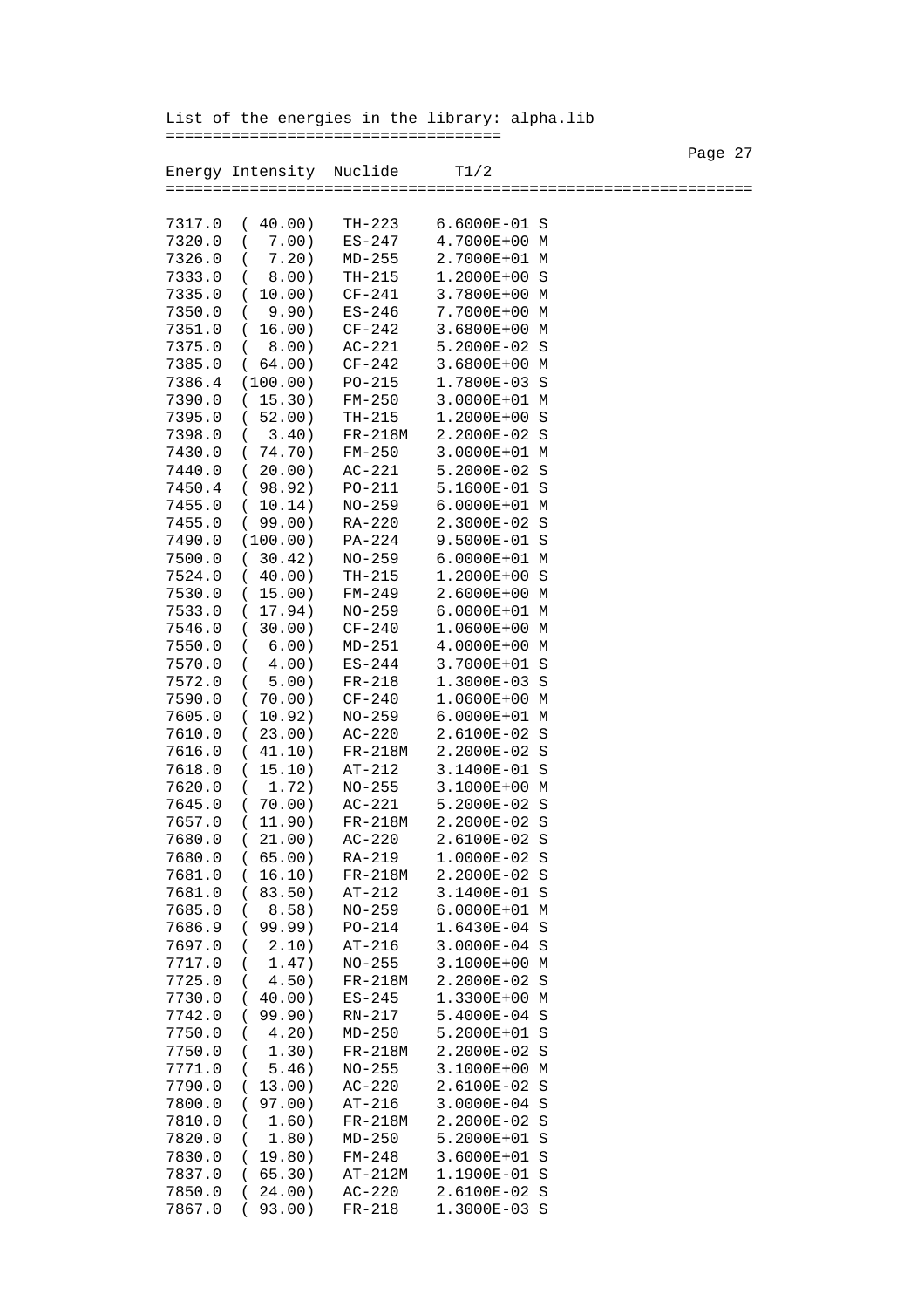Page 28 and the state of the state of the state of the state of the state of the state of the state of the state of the state of the state of the state of the state of the state of the state of the state of the state of th Energy Intensity Nuclide T1/2 =============================================================== 7870.0 ( 79.20) FM-248 3.6000E+01 S 7870.0 ( 35.00) FM-247 3.5000E+01 S 7875.0 ( 1.40) FR-218M 2.2000E-02 S 2.58) NO-255 3.1000E+00 M 7890.0 ( 30.00) ES-243 2.1000E+01 S 7897.0 ( 33.10) AT-212M 1.1900E-01 S 7.31) NO-255 3.1000E+00 M 7930.0 ( 15.00) FM-247 3.5000E+01 S 2.40) FR-218M 2.2000E-02 S 7982.0 ( 35.00) RA-219 1.0000E-02 S 7985.0 ( 4.00) AC-220 2.6100E-02 S 7990.0 ( 1.66) PO-211M 2.5200E+01 S 8005.0 ( 5.00) AC-220 2.6100E-02 S 8007.0 ( 3.87) NO-255 3.1000E+00 M 8010.0 ( 80.00) NO-253 1.7000E+00 M 8026.0 (99.95) AT-215<br>8030.0 (60.00) LR-260 8030.0 ( 60.00) LR-260 1.8000E+02 S 8030.0 ( 15.00) MD-249 2.4000E+01 S 8050.0 (100.00) RN-216 4.5000E-05 S 8057.0 ( 14.85) NO-254 5.5000E+01 S 8060.0 ( 6.00) AC-220 2.6100E-02 S 8077.0 ( 7.31) NO-255 3.1000E+00 M 8100.0 ( 84.15) NO-254 5.5000E+01 S 8121.0 ( 27.94) NO-255 3.1000E+00 M<br>8150.0 (100.00) FM-245 4.2000E+00 S 8150.0 (100.00) FM-245 8180.0 (100.00) FM-247M 9.2000E+00 S 8195.0 (3.00) AC-220 2.6100E-02 S<br>8200.0 (21.16) FM-246 1.1000E+00 S 8200.0 ( 21.16) FM-246 8220.0 ( 55.00) NO-257 2.5000E+01 S 8240.0 ( 70.84) FM-246 1.1000E+00 S 8266.0 ( 3.07) NO-255 3.1000E+00 M 8270.0 ( 26.00) NO-257 2.5000E+01 S 8280.0 (80.00) Rf-261 6.5000E+01 S<br>8312.0 (1.17) NO-255 3.1000E+00 M 8312.0 ( 1.17) NO-255 3.1000E+00 M<br>8315.0 (100.00) FR-217 2.2000E-05 S 8315.0 (100.00) FR-217 8319.0 ( 6.60) LR-256 2.8000E+01 S 8320.0 ( 19.00) NO-257 2.5000E+01 S 8320.0 ( 15.00) MD-248 7.0000E+00 S 8360.0 ( 42.00) LR-255 2.2000E+01 S 8360.0 ( 5.00) MD-248 7.0000E+00 S 8372.0 ( 18.27) NO-252 2.3000E+00 S 8375.0 (100.00) PO-213 4.2000E-06 S<br>8386.0 (19.95) NO-256 3.3000E+00 S 8386.0 ( 19.95) NO-256 3.3000E+00 S 8390.0 ( 20.00) LR-256 2.8000E+01 S 8410.0 ( 28.00) LR-255 8415.0 ( 54.83) NO-252 2.3000E+00 S 8428.0 (100.00) MD-247 2.9000E+00 S 8430.0 ( 37.00) LR-256 2.8000E+01 S 8430.0 ( 79.80) NO-256 3.3000E+00 S 8450.0 ( 90.00) LR-259 5.4000E+00 S 8475.0 ( 13.30) LR-256 2.8000E+01 S 8520.0 ( 19.10) LR-256 2.8000E+01 S 8520.0 ( 4.83) PO-212M3 4.5100E+01 S 8565.0 ( 20.00) LR-258 4.2000E+00 S 8595.0 ( 46.00) LR-258 4.2000E+00 S 8597.0 ( 9.84) Rf-257 4.3000E+00 S 8600.0 ( 79.20) NO-251 8.0000E-01 S